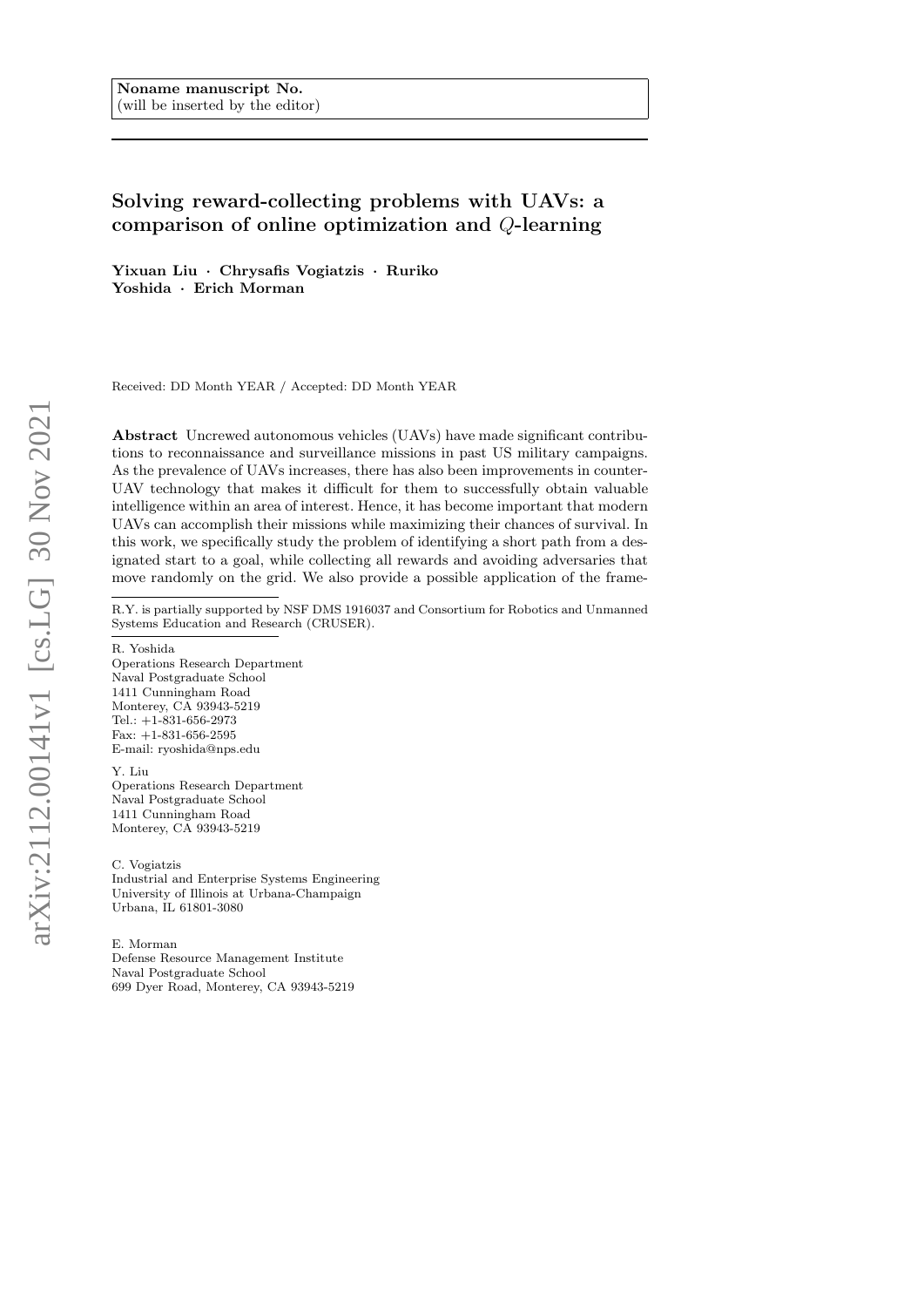work in a military setting, that of autonomous casualty evacuation. We present a comparison of three methods to solve this problem: namely we implement a Deep Q-Learning model, an  $\varepsilon$ -greedy tabular Q-Learning model, and an online optimization framework. Our computational experiments, designed using simple grid-world environments with random adversaries showcase how these approaches work and compare them in terms of performance, accuracy, and computational time.

Keywords uncrewed autonomous vehicles · random adversaries · reinforcement learning  $\cdot$  Deep  $Q$ -Learning  $\cdot$  online optimization

# 1 Introduction

Due to the technological advances made in the past decades and numerous other factors, the US military has recognized the increased value of UAVs in modern warfare campaigns [\(Board et al., 2005\)](#page-21-0). UAVs are cost-effective, safe for operators, and can provide surveillance and reconnaissance in areas that might otherwise be inaccessible. However, with the increased usage and threat of UAVs, counter-UAV technology has become an increasing concern when considering UAV deployment. The US military, for example, is investing hundreds of millions of dollars to develop jamming, laser, and gun technologies that will serve to defend against UAV threats. [\(Hoehn and Sayler, 2020\)](#page-22-0) In this paper, we explore three potential methods that can be used for UAV path planning for surveillance missions when there is an active adversary trying to capture or destroy our UAVs. We develop a simple grid environment game that is composed of rewards that our UAV agent must capture and adversaries whom our UAV agent must avoid while traversing through the environment in the shortest path possible. We will attempt the game with the three methods and compare the results.

According to [Ingrand and Ghallab](#page-22-1) [\(2017\)](#page-22-1), robotic systems use five main deliberation functions in order to fulfill their missions. The five deliberation functions are planning, acting, monitoring, observing, and learning. In this work, we focus on exploring the planning function of robotic systems; specifically we pose it as a probabilistic planning problem. We propose here to investigate the use of online optimization,  $\varepsilon$ -greedy tabular Q-Learning, and reinforcement learning as tools to gain insight into better UAV movement patterns by solving a dynamic, stochastic, rewarding-collecting path problem with side constraints. The UAV is sent from a source node s to a terminal node t in a network; its goal is to reach the terminal node in a fast and safe manner. We define fast as using a short number of hops or links in the network; we define safe as avoiding a series of adversaries that are deployed on that same network. In addition, whilst routing, the UAV collects useful information by visiting certain nodes of the network. This is the reward-collecting part of the problem. The dynamic and stochastic nature of the problem comes from the presence of adversaries that may move in a deterministic or stochastic fashion through the nodes in an effort to capture our agent.

Our online optimization method is a greedy algorithm to estimate the best path over the entire time horizon by sequentially solving simple linear programming problems at each time step. Because adversaries are moving with unknown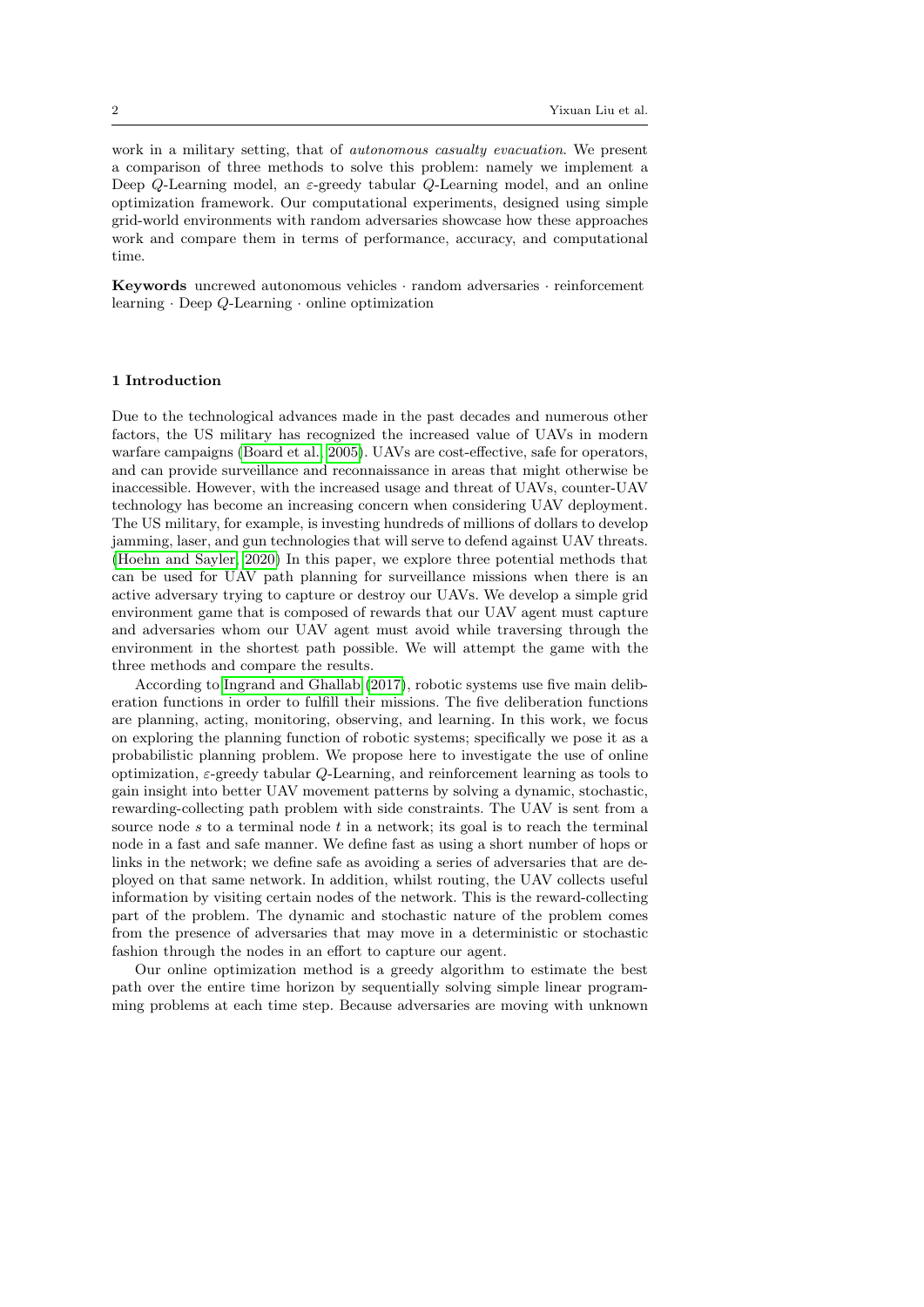(stochastic or deterministic) patterns, the problem over the entire time horizon is stochastic. However, in our method, we set up a deterministic problem at each time step using the estimated transition probabilities of adversaries. Then, we use linear programming to find an optimal step for the UAV to move during the next time step by minimizing the risk to encounter adversaries and to take an extra step towards the rewards (and the exit) at the same time. This is a sequential optimization problem since the optimal solution at the current time step sets up the linear programming problem in the next time step. This happens using the most up-to-date transition probabilities of adversaries. Finally, it is a greedy algorithm since we take the optimal solution at the current time step (local optimal solution), but not the global optimal solution in the entire time horizon.

[Faust et al.](#page-22-2) [\(2017\)](#page-22-2) conducted similar work on using reinforcement learning to learn an optimal policy for cargo-bearing UAVs to deliver goods. Their work consisted of breaking down a large action space and complex environment into smaller and simpler problems for efficient learning. We take the opposite approach in this paper by starting with an extremely simple problem and eventually scaling up. We will begin experimentation on a  $5 \times 5$  grid environment with a single agent, reward, and adversary. Then we compare to an  $\epsilon$ -greedy tabular  $Q$ -Learning model implemented in Python as well as to a Deep Q-Learning model implemented using the Python package "keras" [\(Chollet et al., 2015\)](#page-22-3) and "tensorFlow" [\(Abadi et al.,](#page-21-1) [2015\)](#page-21-1).

# 1.1 Contributions

In this paper, we propose an online optimization model on a shortest path and reward collecting problem with a random adversary. Especially, we compared  $\epsilon$ greedy tabular Q-learning method, deep Q-learning method, and online optimization model on a specific dynamic and stochastic game with full information: the agent takes a shortest path with collecting all rewards while it avoids the adversary which moves certain patterns, namely clock-wise, counter clock-wise, or random moves. In this game, the agent and adversary can access to full undated information. Simulated experiments show that  $\epsilon$ -greedy tabular Q-learning method and deep Q-learning method work very well on games with clock-wise and counter clock-wise adversaries, while they have difficulties to find all rewards on a game with a random adversary. On the other hand, our online optimization model works very well on games with clock-wise, counter clock-wise, and random adversaries. Finally, we propose an application of this model to Autonomous Casualty Evacuation (ACE) proposed by Dr. Timothy Bentley at Office of Naval Research (ONR).

## 1.2 Autonomous Casualty Evacuation

Before proceeding to describe our work, we provide a possible application of the setup to a real-life military UAV problem. More specifically, we focus on the problem of autonomous casualty evacuation or extraction (see, e.g., [The Robot](#page-23-0) [Report](#page-23-0) [\(2020\)](#page-23-0) or [Defense Systems Information Analysis Center](#page-22-4) [\(2020\)](#page-22-4)). For an excellent overview of the problem and its many facets, we refer the interested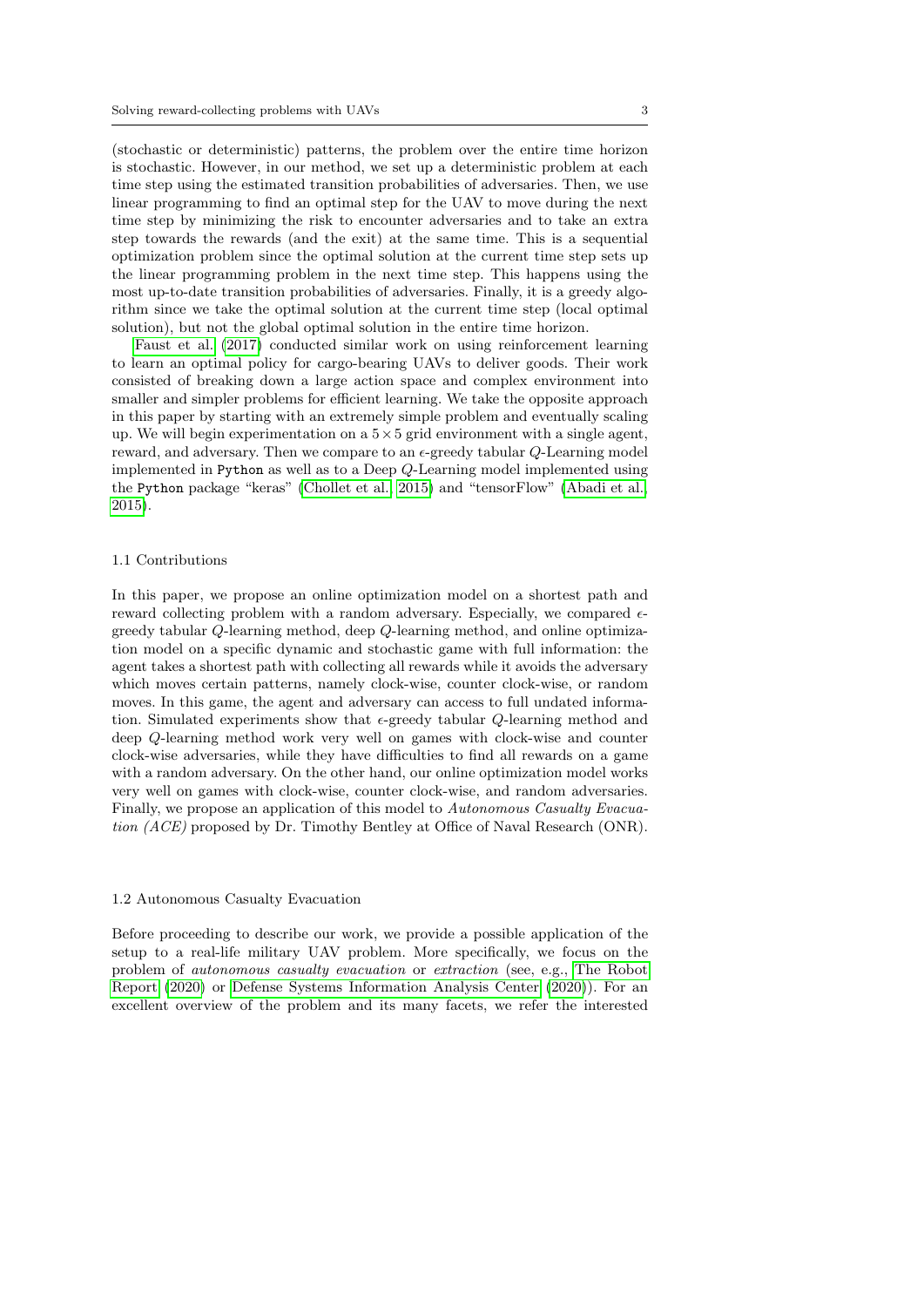

<span id="page-3-0"></span>Fig. 1 A pictorial example of the autonomous casualty evacuation problem that motivates our work. On the figure, we present (i) the adversary patrol territory, in which the adversary can be; (ii) the casualty location which we need to reach safely and fast; (iii) the starting position of our UAV. The goal is to reach a point in the periphery after visiting the casualty location without being intercepted from the patrolling adversary.

reader to [Williams et al.](#page-23-1) [\(2019\)](#page-23-1). The problem has been of interest to the Office of Naval Research (ONR) and the Naval Force Health Protection program ([https://www.onr.navy.mil/en/Science-Technology/Departments/Code-](https://www.onr.navy.mil/en/Science-Technology/Departments/Code-34/All-Programs/warfighter-protection-applications-342/force-health-protection)[34/All-Programs/warfighter-protection-applications-342/force-health](https://www.onr.navy.mil/en/Science-Technology/Departments/Code-34/All-Programs/warfighter-protection-applications-342/force-health-protection)[protection](https://www.onr.navy.mil/en/Science-Technology/Departments/Code-34/All-Programs/warfighter-protection-applications-342/force-health-protection)).

In our case, we consider a setup as in Figure [1.](#page-3-0) In this setup, we assume the existence of casualties in need of evacuation from an adversarial territory. The adversary is aware of the location of the casualties; however, the adversary only patrols the area in anticipation of reinforcements. At the same time, our agents have the simple goal of reaching the casualties and removing them from adversarial territory fast and safely. We finally make one assumption about the behavior of the adversary: absent any information about their strategy, we can assume that their location at any point is stochastic and is guided by a (unknown to us) probability distribution.

We can view this last assumption as the existence of an "adversary cloud". That is, at any given point and based on the previously known adversarial position, the adversary patrolling around the casualty location can be at any other position following a probability distribution function. In our experimental setup, we will only consider adversaries that can move in the vicinity of their previously known positions. That said, our work can be generalized to other probability distributions.

## 2 Background

In this section we present some of the necessary background and fundamental information behind Deep Q-Learning,  $\varepsilon$ -greedy Tabular Q-Learning, and online optimization.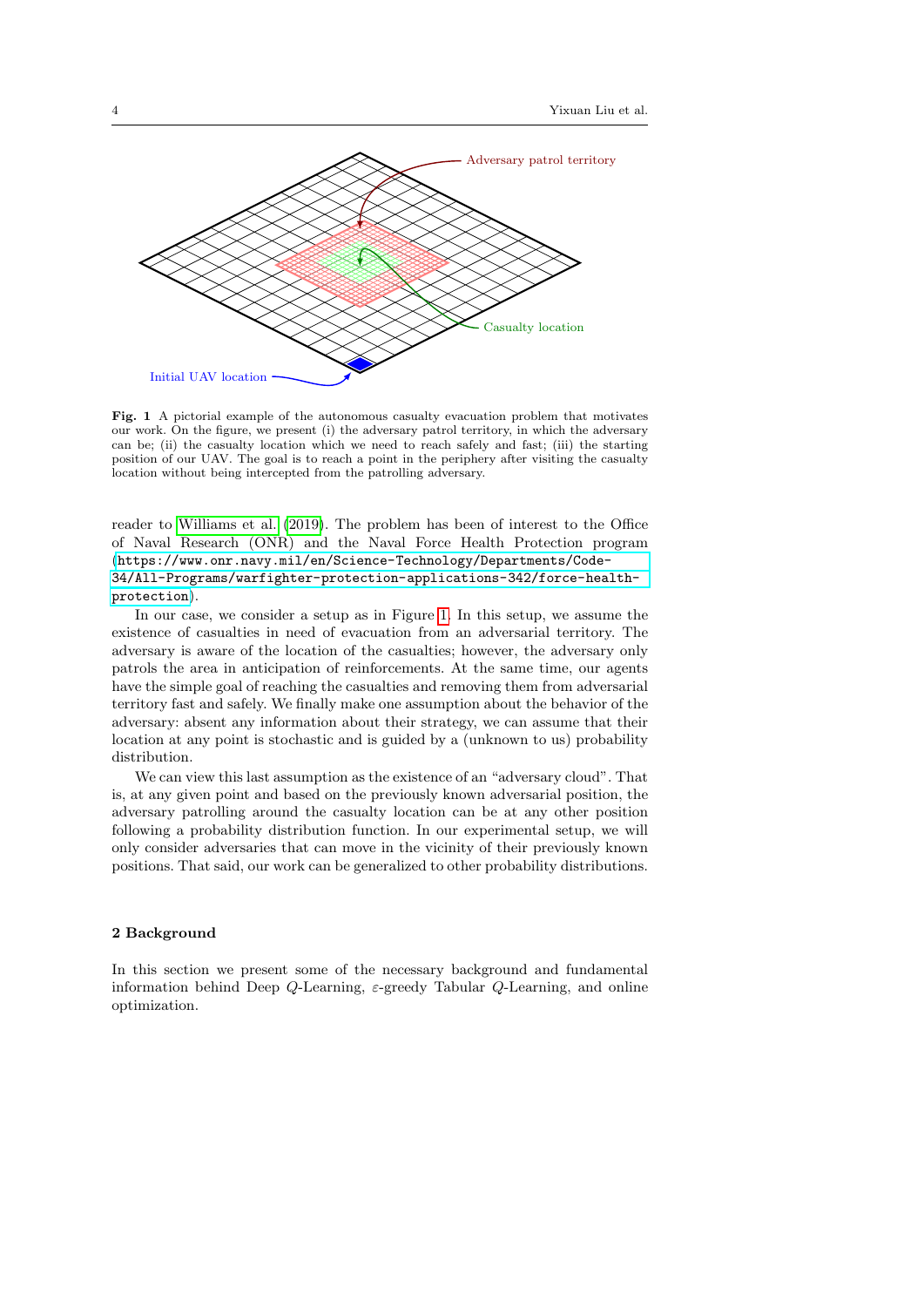#### 2.1 Machine Learning

To understand how Q-Learning works, we must first discuss the machine learning umbrella that Q-Learning falls under. Machine learning is a subfield of computer science that describes the process of solving problems by gathering a relevant dataset and algorithmically using the dataset to build a statistical model [\(Burkov,](#page-22-5) [2019\)](#page-22-5). Machine learning is generally categorized into three types: supervised learning, unsupervised learning, and reinforcement learning. Supervised learning consists of training a model with a dataset full of labeled examples to be able to categorize inputs into known classes. Unsupervised learning consists of training a model with a dataset full of unlabeled examples and categorizing inputs based off of features from the unlabeled dataset. Reinforcement learning, which Q-Learning is an example of, consists of learning a policy on how an agent should act based on the state of its environment in order to maximize some kind of reward system.

#### 2.2 Reinforcement Learning

We focus on solving our specific problem with a reinforcement learning algorithm in this paper because of reinforcement learning's ability to solve near-optimally, complex and large-scale Markov decision processes on which classical dynamic programming breaks down [\(Gosavi, 2009\)](#page-22-6). While our current problem is small in size and can be solved with ease through other methods, we investigate solving it through reinforcement learning as real life problems involving UAVs in unfamiliar environments will be much greater in complexity.

Reinforcement learning is an area of machine learning that focuses on how an agent should behave inside of an environment. Different actions taken by the agent in different states might have positive, neutral, or negative outcomes in the form of rewards. The goal of reinforcement learning is to derive a policy of actions the agent should take to maximize overall reward.

The process of finding an optimal policy through reinforcement learning requires four elements besides an agent and environment:"a policy, a reward signal, a value function, and, optionally, a model of the environment" [\(Sutton and Barto,](#page-23-2) [2018\)](#page-23-2). The **policy**  $\pi$  can be a lookup table or a function that allows the agent to know which action will produce the highest reward based on the state of the agent. The reward signal tells us whether an action is a "good" action or a "bad" action based on the rewards we receive. The overall goal of reinforcement learning is to maximize the long term rewards earned by our agent through its actions. The value function differs from the reward signal in that while the reward signal is the immediate reward gained from taking actions, the value of a state refer to the long term desirability from being in that state and the subsequent states that follow. The model element is not a necessity, as we can conduct reinforcement learning whether or not we have a model of the environment. A model of the environment should allow us to make predictions about future states and rewards based on current states and actions. When we do not have a model of the environment, reinforcement learning takes a completely trial and error approach to learn more about the environment.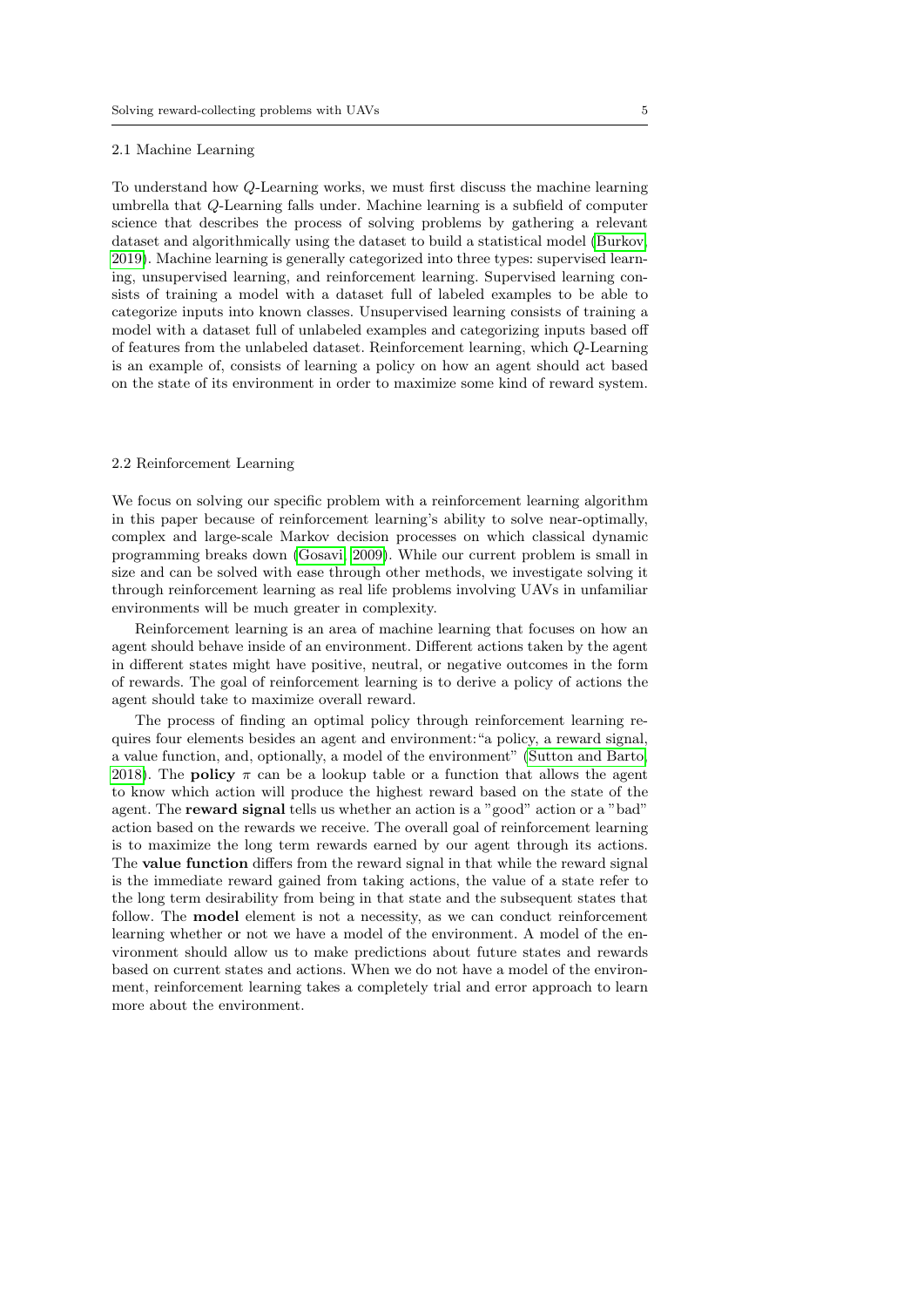# 2.3 Q-Learning

For our problem, we will use a reinforcement learning algorithm called Q-Learning [\(Watkins and Dayan, 1992\)](#page-23-3), where the Q is understood to mean "quality". Q-Learning proceeds as following:"an agent tries an action at a particular state, and evaluates its consequences in terms of the immediate reward or penalty it receives and its estimate of the value of the state to which it is taken. By trying all actions in all states repeatedly, it learns which are best overall, judged by long-term discounted reward" [\(Watkins and Dayan, 1992\)](#page-23-3).

Let  $s$  represent the state of an environment the agent is in and  $a$  be the action the agent takes from state s, the goal of Q-Learning is to be able to calculate the  $Q$  value,  $Q(s, a)$ , for all state action pairs in the environment. An optimal policy can then be found by always picking the action with the highest Q value in every state. Given a policy  $\pi$ ,  $Q(s, a)$  can be thought of as the the immediate reward gained from taking action  $\alpha$  in state  $s$  plus the discounted reward of following policy  $\pi$  in the future. Calculating the Q values for an environment can be quite complex as it would require taking every possible action in all possible states for a finite Markov decision process. In Q-Learning, we will use Bellman's equation to approximate the Q values for an optimal policy:

<span id="page-5-0"></span>
$$
Q(s,a) = r(s,a) + \gamma \max_{a'} Q(s',a'),\tag{1}
$$

where  $r(s, a)$  is the immediate reward of taking action a in state s,  $Q(s', a')$  is the Q value function for the next state s' and next action a', and  $\gamma$  is the discount factor to used to ensure future rewards are worth less than the immediate reward. From Bellman's equation, we calculate  $Q(s, a)$  by adding the immediate reward from taking taking action  $a$  in state  $s$  and the  $Q$  value of the next state action pair with the highest Q value. If we create a policy based on always choosing state action pairs with the highest Q values generated with Bellman's equation, it can be proven that the policy will eventually converge to the optimal policy [\(Watkins and Dayan, 1992\)](#page-23-3). Once we have our Q values, we will have our agent choose to either make the move that results in the highest Q value or make a move completely at random. This exploitation versus exploration strategy allows us to constantly seek new paths that might result in higher Q values.

#### 2.4  $\varepsilon$ -greedy Tabular Q-Learning

Our initial Q-Learning model leverages a variant of Bellman's equation to generate feasible decision policies  $\pi$  for our grid environment. The rationale for the tabular designation of this approach is that the iterative Q-Learning process generates a look-up table of Q values associated with each state-action pairing  $Q(s, a)$  that exists in our decision environment. At each iteration  $n$  in the training process of our tabular model, we take an action a according to

$$
a^n = \underset{a \in A}{\operatorname{argmax}} \bar{Q}^{n-1}(s, a). \tag{2}
$$

<span id="page-5-1"></span>where  $\overline{Q}^{n-1}(s, a)$  is the  $Q$  value as of the  $n-1$ <sup>th</sup> iteration.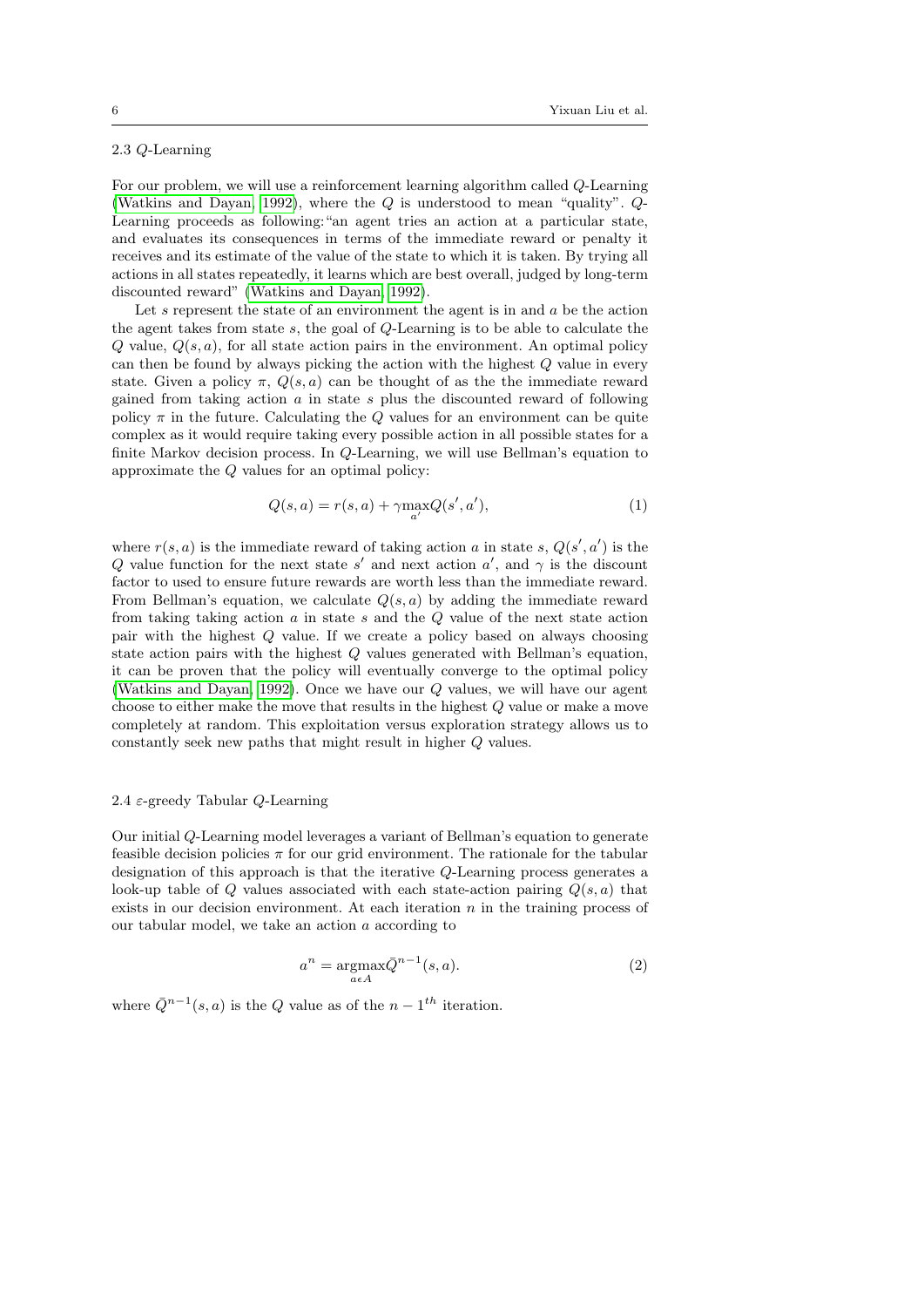Two good resources that elaborate on the  $\epsilon$ -greedy tabular  $Q$ -Learning method in more detail include the work by [Powell](#page-22-7) [\(2011\)](#page-22-7) and by [Sutton and Barto](#page-23-2) [\(2018\)](#page-23-2). Unfortunately, one of the challenges of this method is that it suffers from the curse of dimensionality. An effective training process of the tabular Q-Learning approach will require the model to sample each state-action pairing a sufficient number of times in order to learn its Q value. For each additional state or action that is included in our decision system, there is exponential growth in the computational complexity of the Q-Learning process making it difficult to apply this approach to even the simplest of problems. Therefore, we need to investigate alternative solution approaches such as Deep Q-Learning and online optimization. However, for manageable problems such as our adversary Grid environments, the tabular approach has value in serving as an initial baseline method to the more advanced methodologies.

## 2.5 Deep Q-Learning

Our Deep Q-Learning model utilizes a neural network with more than 1 hidden layer, thus this Q-Learning algorithm is termed Deep Q-Learning. This technique is motivated by a company named Deepmind that has gained a lot of attention in recent years due to the success of their Deep reinforcement learning methods. Deepmind proposed a method called Deep Q Network (DQN) to perform a variant of Q-Learning with convolutional Deep neural networks to keep track of future rewards (see [Mnih et al.](#page-22-8) [\(2013\)](#page-22-8)). DQN uses a neural network function approximator called a Q-network that can be trained by minimising a sequence of loss functions by stochastic gradient descent. The motivation behind this method is that traditional methods of iteratively updating the Q values for an environment with Bellman's equation has very high computational complexity. DQN is able to more efficiently generate Q values by training the neural network with random batches of experience replays that are composed of  $e_t = (s_t, a_t, r_t, s_{t+1})$ . These experience replays are stored every time the agent takes an action and a random sample of them are used to train the neural network every time step. Their method has achieved exceptional results when playing Atari games and their success led to their acquisition by Google for \$500 million [\(Shu, 2014\)](#page-23-4). DQN has been shown to work well in a diverse array of applications, including but not limited to stock market forecasting [\(Carta et al., 2020\)](#page-22-9), energy-efficient scheduling schemes [\(Zhang](#page-23-5) [et al., 2017\)](#page-23-5), and handwritten digits recognition [\(Qiao et al., 2018\)](#page-22-10).

## 2.6 Online Optimization

The final approach we will apply to our problem is online optimization. While traditional statistical learning methods are robust, they are often unable to solve problems problems where the data is dynamic and our knowledge of the problem is incomplete. Online optimization provides us with a way to solve sequential problems where we make no probabilistic assumptions of the distributions of our inputs and require only partial knowledge or a partial view of the problem [\(Bubeck,](#page-22-11) [2011\)](#page-22-11). Online optimization can be used to solve a variety of problems such as network routing [\(He et al., 2013\)](#page-22-12), e-mail spam filtering [\(Wang et al., 2006\)](#page-23-6), or stock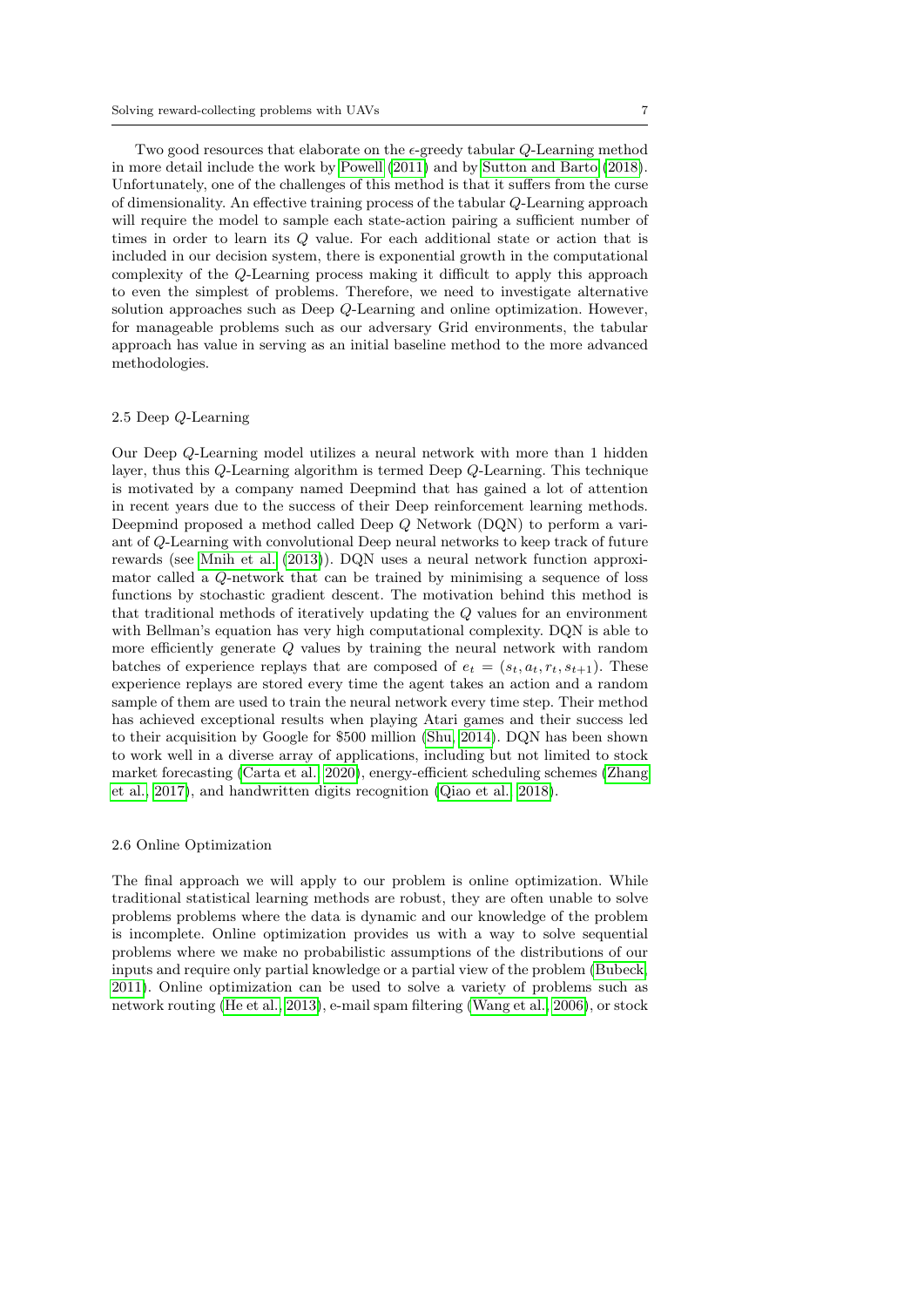portfolio selection [\(Li and Hoi, 2014\)](#page-22-13). The general idea behind online optimization is that we are solving a series of problems in a sequential manner, instead of one big problem. Each of the problems is solved in sequence at each time step based on information we obtained from solving earlier problems (i.e., from previous time steps) and through observation of the resultant environments.

A generic online optimization decision process for an optimizing agent can be described as the following [\(Belmega et al., 2018\)](#page-21-2). Given a time horizon  $T =$  $\{0, 1, \ldots, |T|\}$ , for every time step  $t \in T$ :

- **Step 1.** The agent chooses an action  $x_t$  based on its current knowledge of the problem after solving an optimization problem  $LP(t)$ .
- **Step 2.** The agent incurs some sort of loss based on the selected action,  $l_t(x_t)$ . Step 3. The agent observes the new environment and obtains new knowledge.

In the process described above, the agent's action  $x_t$  must always come from a finite amount of possible actions and the loss function  $l_t$  can be of any form. The goal of online optimization is ultimately to minimize the loss function as we proceed through the time steps.

#### 3 Experimental Setup

In this section, we describe the experimental setup and the specific implementation details of the approaches adopted.

### 3.1 Game Setup

A simple set up of the game in a  $5 \times 5$  grid environment with a single reward and adversary can be seen in Figure [2:](#page-7-0)

<span id="page-7-0"></span>Fig. 2  $5 \times 5$  Example Initial Setup

In Figure [2,](#page-7-0) we have our agent starting in the upper left corner, our reward in the center of the grid, and our adversary in the cell to the lower left of our reward. The adversary can only move in the cells directly surrounding our reward, but our agent can move anywhere in the grid. The goal of the agent is to traverse through the grid and reach the reward in the center of the grid using the shortest path while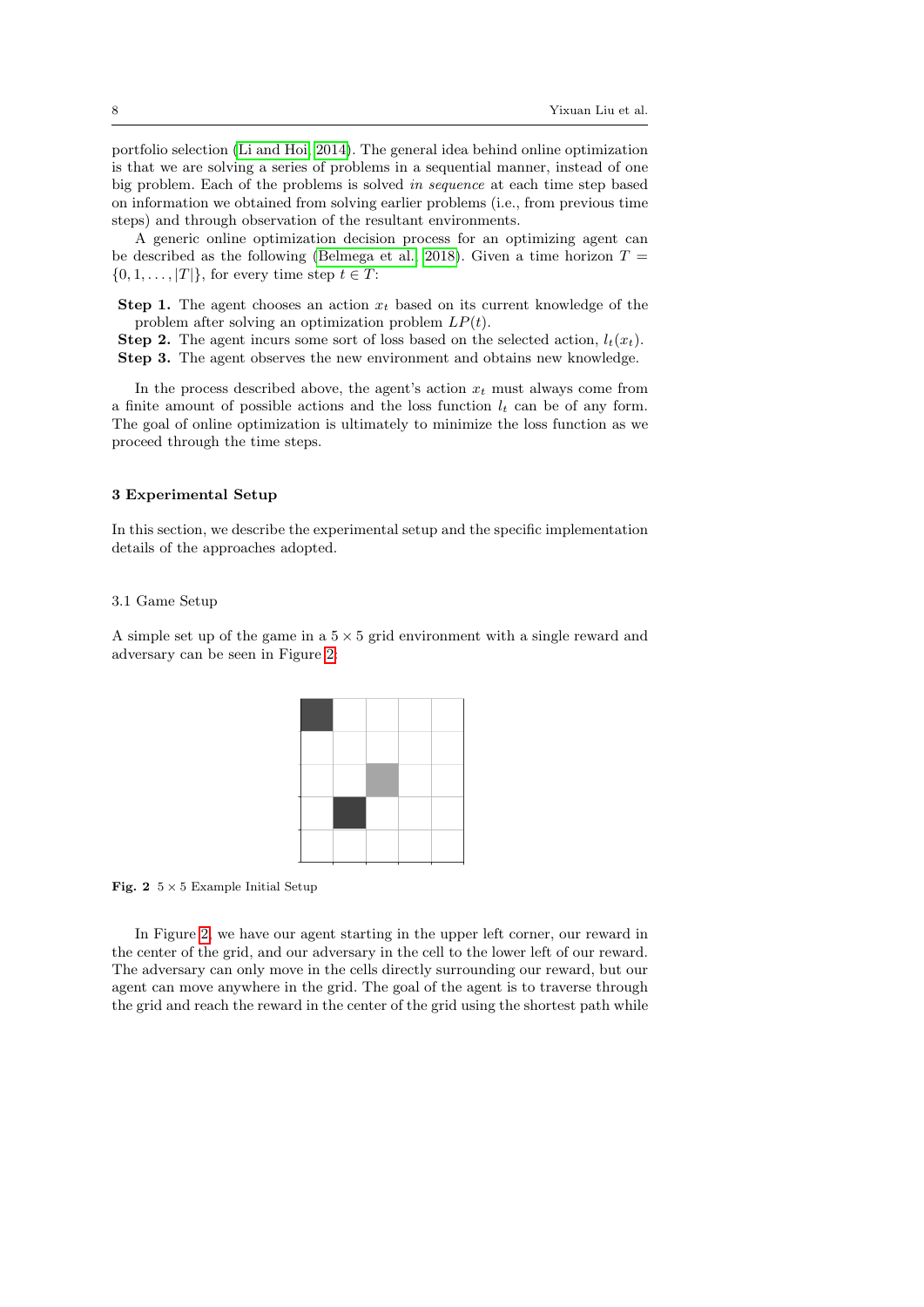simultaneously avoiding the adversary. Once it has reached the reward, it then proceeds to the lower right corner in order to finish the game in a similar fashion of finding the shortest path and simultaneously avoiding the moving adversary.

#### 3.2 Adversary Types and Actions

The environment for the adversary is fixed, and consists of a subset of the entire environment. This means that the adversary can only visit a subset of the entire grid (see the patrolling area in red in Figure [1\)](#page-3-0) and these locations are fixed throughout each run. All rewards in our environment are surrounded by a moving adversary. All adversary types considered can only move to cells that are adjacent to their current position. That said, different adversaries can move in differently: (i) clockwise around the reward; (ii) counterclockwise around the reward; or (iii) randomly around the reward. In each time step of our game, our agent will take one step, and then our adversary will take one step. At the end of each time step, if our agent and adversary end up in the same node, then we consider the agent to be captured and the game to be over. Finally, every adversary can take only four moves possible depending on their location in the environment: that is, they can move (i) up; (ii) down; (iii) left; or (iv) right in the given subset of the entire grid.

#### 3.3  $\epsilon$ -greedy Tabular Q-Learning Method

The tabular Q-Learning algorithmic process is described in [\(Sutton and Barto,](#page-23-2) [2018\)](#page-23-2) and uses the following update process for the Q values after each one-step iteration of the model:

$$
Q(s,a) \leftarrow Q(s,a) + \alpha [r(s,a) + \gamma \max_{a'} Q(s',a') - Q(s,a)]. \tag{3}
$$

The update structure is similar to Bellman's equation [\(1\)](#page-5-0). However, here we are updating the  $Q$  values with a weighted value of the reward for taking action  $a$  and the difference between the discounted maximum  $Q$  value of the next state  $s'$  and the current state  $Q$  value. The  $\alpha$  term is an assigned learning rate.

Once the training process is completed, we create a decision policy from our look-up table by selecting the action  $a$  that gives the maximum  $Q$  value for a given state s:

$$
a = \underset{a \in A}{\arg \max} \bar{Q}(s, a). \tag{4}
$$

As described in [\(Powell, 2011\)](#page-22-7), the problem with this formulation is that it will only train state-action pairs with the highest Q values and overlook other potentially good state-action pairings. Therefore, as our algorithm moves through the training process, it needs to create a balance between exploiting state-action pairings with the highest Q values and exploring other potentially good stateaction pairings. This is done by creating an  $\epsilon$ -greedy rule where with a probability of 1- $\epsilon$  we choose an action according to [\(2\)](#page-5-1) and with a probability of  $\epsilon$  we randomly pick an action.

In order to balance between exploration and exploitation during the training process we systematically decline the  $\epsilon$  after each epoch, starting with an  $\epsilon$  value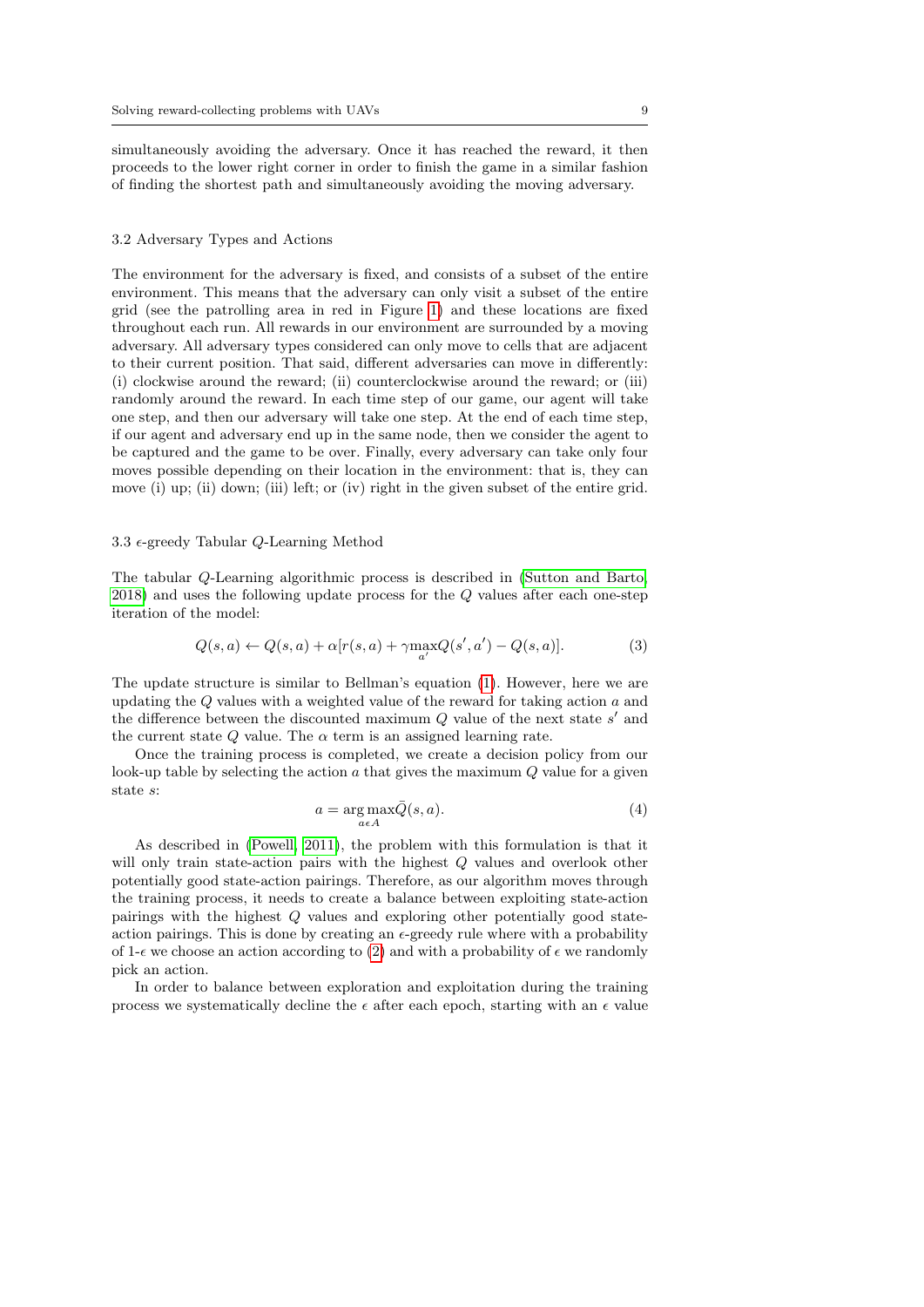near one and ending with a value near zero. Thus, initial epochs during the algorithmic training process will favor exploration steps while the latter epochs favor exploitation steps. We will use an adapted deterministic harmonic epsilon-decay rate as suggested by both [Darken et al.](#page-22-14) [\(1992\)](#page-22-14) and [Gosavi](#page-22-15) [\(2003\)](#page-22-15):

<span id="page-9-0"></span>
$$
\epsilon_n = \frac{\epsilon_{n-1}}{1 + \frac{n^2}{\beta + n}}\tag{5}
$$

In [\(5\)](#page-9-0), *n* is the epoch number and  $\beta$  is a tuning parameter.

#### 3.4 Deep Q-Learning Method

Our Deep Q-Learning model and code was built directly upon the Tour De Flags code [\(Zafrany, 2017\)](#page-23-7) written by Samy Zafrany. Most of the parameterization of our reinforcement learning and neural network model remain the same as his as those have already been optimized for a similar experiment.

As we have described earlier in Section 2, our Deep Q-Learning algorithm relies on finding the the optimal policy by always choosing state action pairs with the highest Q values generated with Bellman's equation. The trick is being able to generate correct the correct  $Q$  values from our agent's experiences exploring the game environment. The method we used to do this is to create a model where the target function of our neural network to match the right side of Bellman's equation. Our goal is to minimize the difference between our neural network's estimation of the state action Q-values generated by the right side of Bellman's equation, and the actual Q-values our agent experiences from traversing through our game environment.

We train our neural network by allowing our agent to traverse through the environment and keeping a record of the its most recent experiences in a way that we will explain more below. Each time it moves, it will also select a random sample of the record of its most recent experiences and use this information to train our neural network. Once the agent's record of most recent experiences has grown too large, we will delete the older records and only keep the newer ones. This allows our neural network to be trained with newer data as our agent learns more and more of the environment.

Some of the parameter values that we use in our Deep Q-Learning algorithm are listed below:

- number of epochs number of times our agent attempts the game: 1000
- max memory the number of records of recent experiences our agent keeps before deleting older records: 500
- data size the number of records of recent experiences used to train our neural network each time the agent moves: 100
- exploration factor the percentage of times the agent chooses a completely random move instead of an optimal move: 0.2
- discount factor the  $\gamma$  coefficient in the right side of Bellman's equation used to discount the worth of future rewards - 0.97

We will conduct reinforcement learning in this paper in Python using Tensorflow and Keras packages. Originally developed by Google, TensorFlow is an opensource platform to facilitate the development and application of machine learning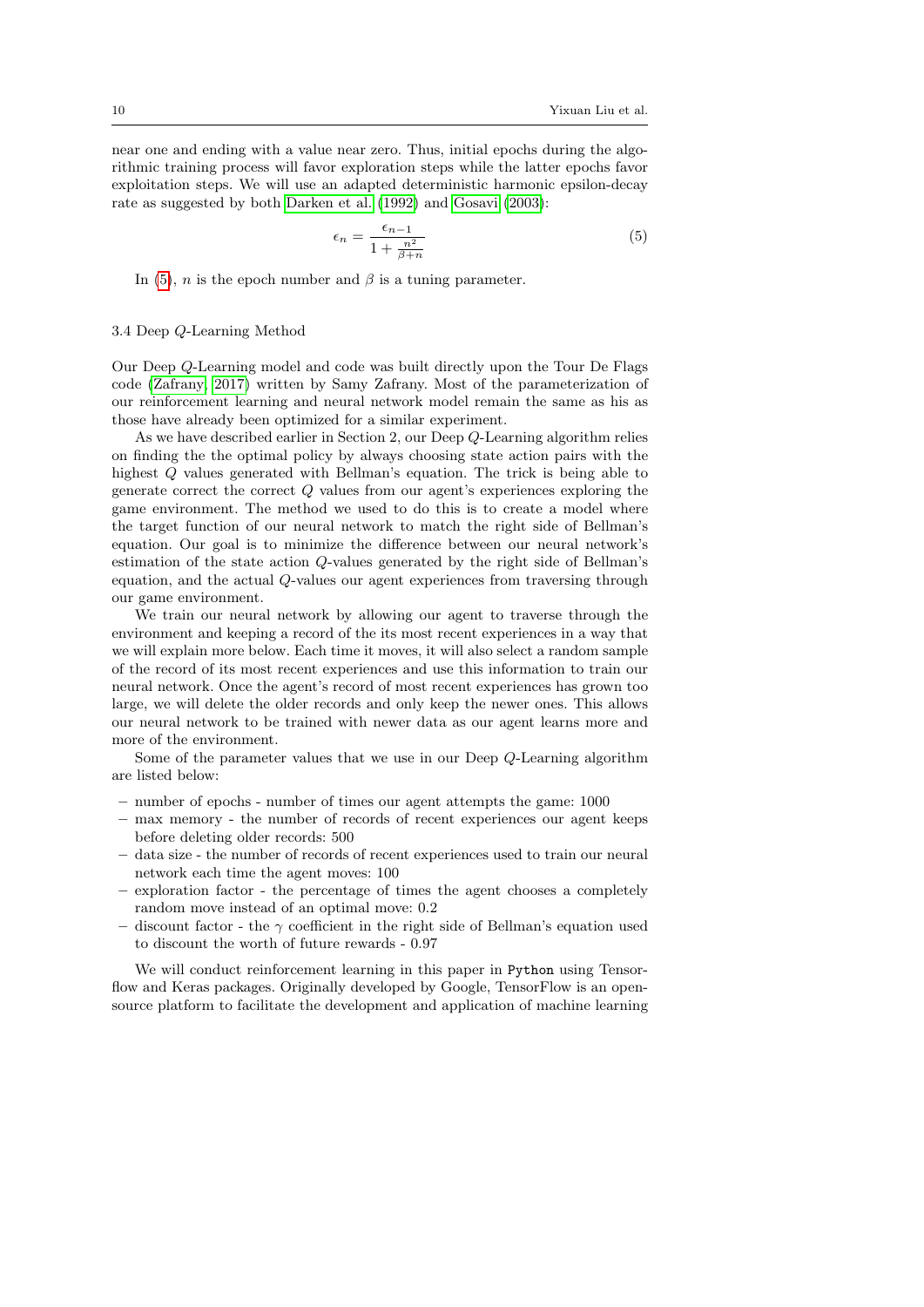techniques [\(Abadi et al., 2015\)](#page-21-1). Similarly, Keras is an API to enable deep learning approaches on top of TensorFlow with the goal of fast prototyping [\(Chollet et al.,](#page-22-3) [2015\)](#page-22-3).

Keras works by processing vectorized and standardized representations of raw data such as NumPy arrays. Each time the agent takes a step, often referred to as an episode, we store data in the following manner: episode  $=$  [env\_state, action, reward, next env state, game over]. Each element of the array are either numbers or arrays of numbers representing respectively the game environment before any action takes place, the action the agent takes, the reward that resulted from the respective action, the updated game environment after the action takes place, and whether or not the game is still ongoing. Since Keras only works with vectorized representations of raw data, the environment states recorded are compressed 1 dimensional arrays where each element represents a cell in our grid environment. Different values in the arrays allow the neural network to know where the agent and the reward are located.

We use the same neural network that Zafrany uses in his Tour de Flags code. which is a sequential Deep neural network model built with Keras. The neural network model has four fully connected layers composed of one input layer, two hidden layers, and 1 output layer. Our input layer is the same size as our grid environment, so a  $5 \times 5$  grid environment will have an input layer of 25. This is because our input to the neural network is a one dimensional array that displays where within the grid environment our agent is currently located. Our output layer is size 4, representing the 4 actions our our agent can take and producing a Q-value for each action.

We use LeakyReLu activation layers in our neural network to prevent our neural network from becoming too sparse. The LeakyReLu class in keras is the leaky version of a rectified linear unit, which allows a small gradient when the unit is not active instead of the usual gradient of zero [\(Maas et al., 2013\)](#page-22-16):

$$
f(x) = \begin{cases} \alpha \cdot x, & \text{if } x < 0. \\ x, & \text{if } x > = 0. \end{cases}
$$
 (6)

The optimizer we use in our neural network is the Adam optimizer [\(Reddi et al.,](#page-23-8) [2018\)](#page-23-8), which uses a stochastic gradient descent method.

#### 3.5 Online Optimization Method

Our online optimization problem is set up where our agent is able to observe the adversary for a certain number of time steps in order to obtain an observed transition probability matrix for the adversary's future moves. At each time step, the agent knows the current location of the adversary and solves a linear programming problem to calculate the optimal path to win the game based on the observed adversary transition probability matrix and current adversary location. Our online optimization model is described below.

Let  $G(V, E)$  be an undirected graph/grid with a series of targets on the grid  $k \in \mathcal{K}$ , where  $\mathcal{K} \subseteq V$ . Let  $r_k^t$  be the reward from reaching target k at time  $t \geq t_0$ , where  $t_0$  marks the current time; for convenience, we let  $r_i^t = 0, \forall i \in V \setminus \mathcal{K}$ . We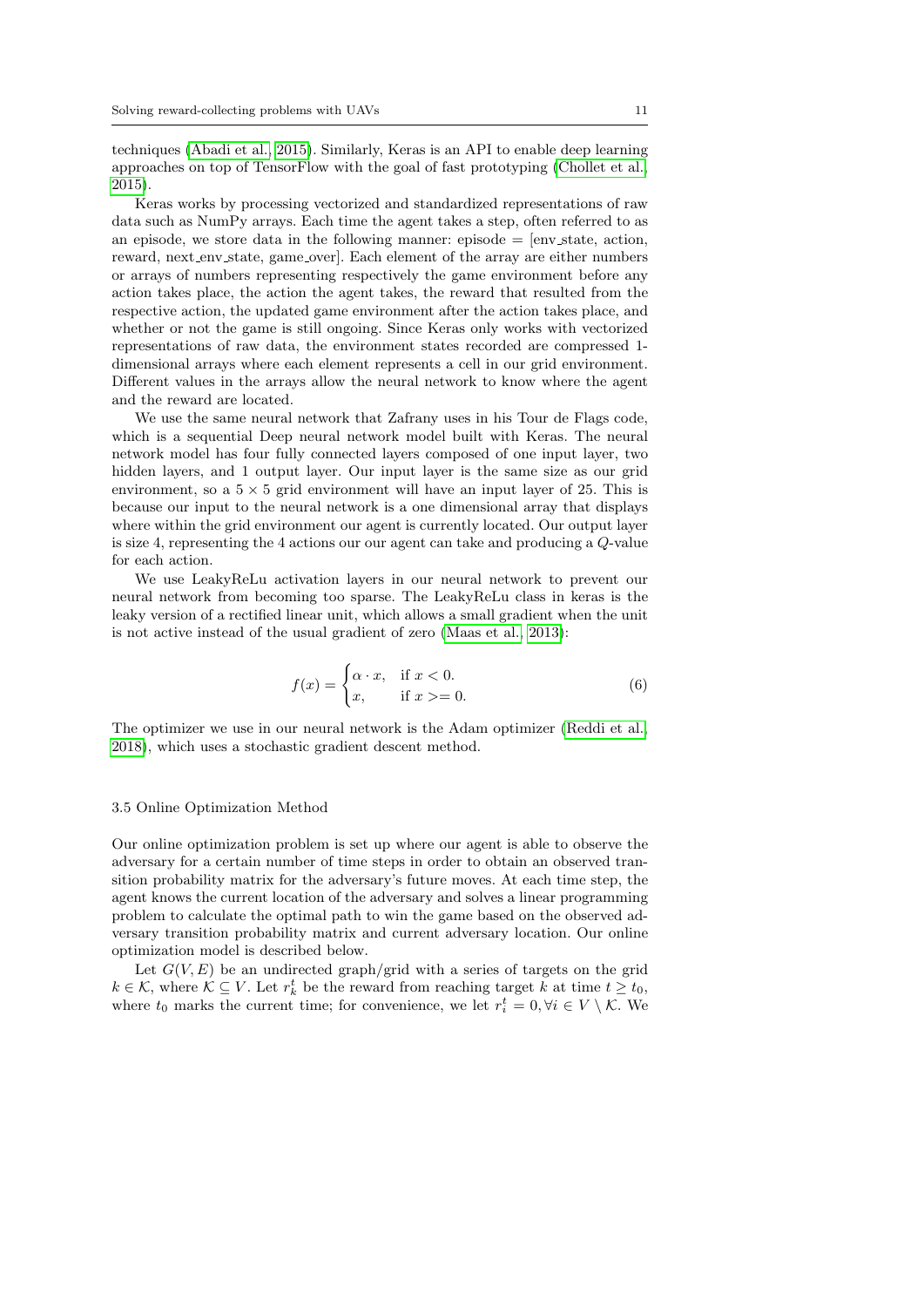consider one of the locations in the grid the "exit" node, d. When the agent reaches this node, they have effectively exited the grid, and they no longer need to move.

Moreover, define  $p_i^t$  as the probability of seeing an adversary at location i at time  $t \geq t_0$ . Finally, let  $\phi$  be the "importance" we place in avoiding the adversary.

We are now ready to move to the definition of our decision variables. We define two integer variables,  $x_{ij}^t$  and  $y_{ik}^t$ , as follows:

$$
x_{ij}^t = \begin{cases} 1, & \text{if traversing } (i,j) \in E \text{ at time } t \ge t_0, \\ 0, & \text{otherwise.} \end{cases}
$$
  

$$
y_i^t = \begin{cases} 1, & \text{if arriving at node } i \in V \text{ at time } t \ge t_0, \\ 0, & \text{otherwise.} \end{cases}
$$

Before we describe the mathematical formulation, we describe the process. At each time step  $t_0$  and starting from  $t_0 = 0$ , we solve this optimization problem. Then, we observe the movement of the adversary and then move again. In effect, we collect a series of optimal solutions, one for each current time  $t_0$ . We then have the formulation in [\(7\)](#page-11-0). For each time step  $t_0 = 0, 1, \ldots$ , we have:

<span id="page-11-0"></span>
$$
\min \sum_{i \in V} \sum_{t \ge t_0} \left( t - r_i^t + \phi \cdot p_i^t \right) \cdot y_i^t \tag{7a}
$$

s.t. 
$$
\sum_{i \in V \setminus \{d\}} y_i^t \le 1, \qquad \forall t \ge t_0, \qquad (7b)
$$

<span id="page-11-2"></span><span id="page-11-1"></span>
$$
\sum_{t \ge t_0} y_i^t \le 1, \qquad \forall i \in V \setminus \{d\}, \qquad (7c)
$$

<span id="page-11-4"></span><span id="page-11-3"></span>
$$
\sum_{j:(i,j)\in E} x_{ij}^{t+1} = y_i^t, \qquad \forall i \in V \setminus \{d\}, \forall t \ge t_0, \qquad (7d)
$$

<span id="page-11-5"></span>
$$
\sum_{j:(j,i)\in E} x_{ji}^t = y_i^{t+1}, \qquad \forall i \in V, \forall t \ge t_0, \qquad (7e)
$$

<span id="page-11-7"></span><span id="page-11-6"></span>
$$
\sum_{t \ge t_0} \sum_{i:(i,d) \in E} x_{id}^t = 1,\tag{7f}
$$

<span id="page-11-8"></span>
$$
x_{ij}^t \in \{0, 1\}, \qquad \forall (i, j) \in E, \forall t \ge t_0, \qquad (7g)
$$
  

$$
y_i^t \in \{0, 1\}, \qquad \forall i \in V, \forall t \ge t_0. \qquad (7h)
$$

In the formulation, the objective function in [\(7a\)](#page-11-1) minimizes a "risk function" for our agent. The risk function consists of three components, all multiplied by the decision variable of visiting some node  $i$  at some future time  $t$ :

1. a "negative" reward, as we would like to collect as many rewards as possible;

- 2. a  $\phi \cdot p_i^t$  component, which aims to consider future positions the agent may take; and
- 3. a multiplication by  $t$ , since we would like the agent to take fewer steps on their way to collecting the rewards and exiting the grid.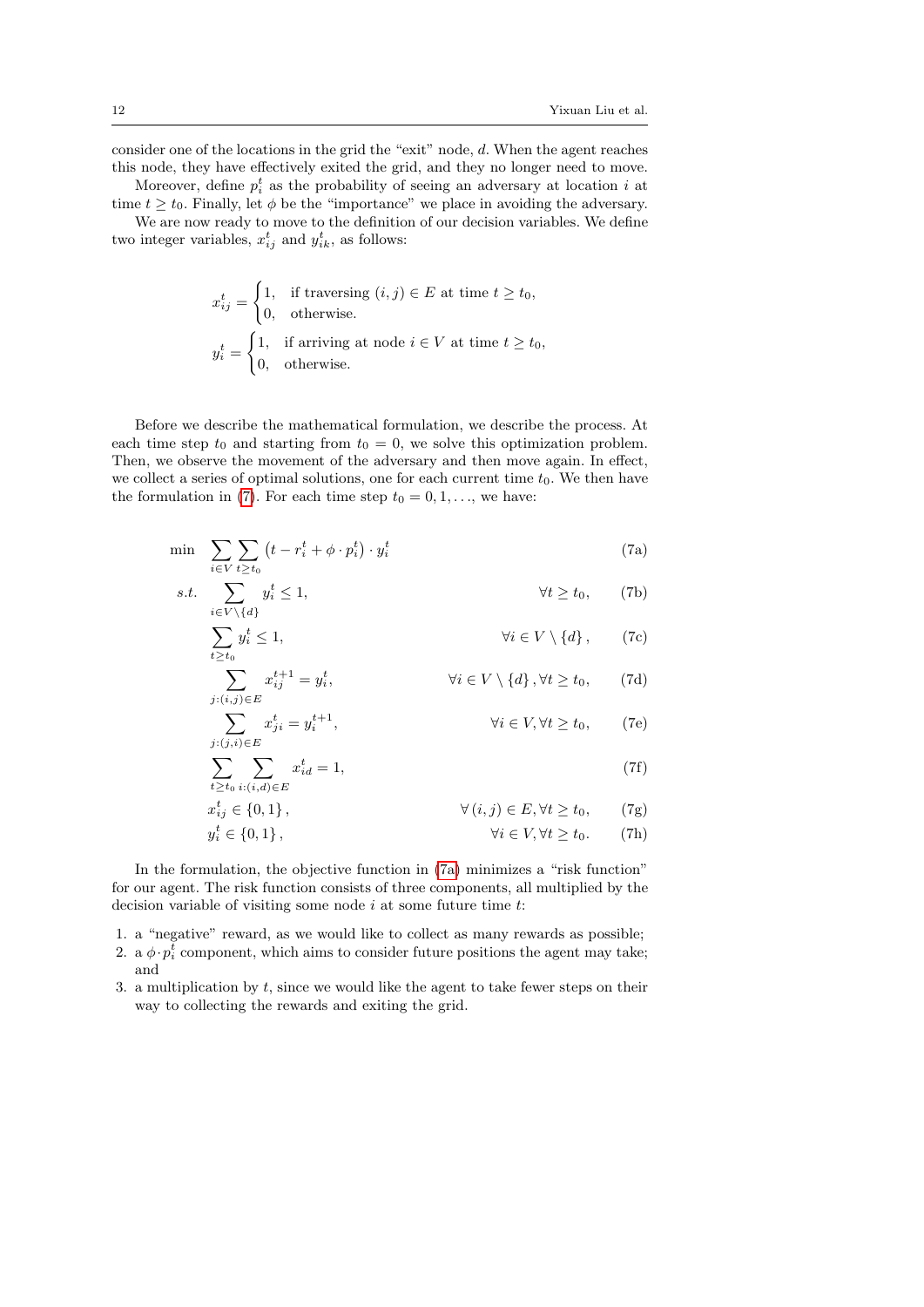Constraints [\(7b\)](#page-11-2) and [\(7c\)](#page-11-3), we simply enforce that our agent is in at most one location at each time; observe how this allows for being in "no location" if the agent has reached the exit point  $d$ . Constraints [\(7d\)](#page-11-4) and [\(7e\)](#page-11-5) are flow preservation constraints which state that the agent has to use one of the edges around them at each location they find themselves. Finally, constraint [\(7f\)](#page-11-6) enforces that the agent will have to exit at some point; recall that the objective also makes the agent want to exit faster, if possible. Constraints  $(7g)$  and  $(7h)$  are variable restrictions seeing as both of our decision variables are binary. Our online optimization code is implemented and solved in Python using the Gurobi Optimizer [\(Gurobi Optimization,](#page-22-17) [2020\)](#page-22-17).

#### 4 Computational Results

We begin the section with a description of the initial  $5 \times 5$  setup. In Figure [3,](#page-12-0) we can see the initial placement of our agent, adversary, and reward. The agent starts in the upper left corner of the grid, the reward is in the center of the grid, and the adversary is to the upper left corner northwest of the reward. The agent must find a short and safe path to capture the reward and reach the lower right corner of the grid.



<span id="page-12-0"></span>Fig. 3  $5 \times 5$  Example Initial Setup

We begin our experiments with our reinforcement learning algorithm. We set up our experiments for three different types of adversary that move clockwise, counterclockwise, and randomly. We initialize our game with a  $5 \times 5$  grid environment, a single reward in the center of the  $5 \times 5$  grid, and a single adversary that starts in the upper left cell adjacent to our reward. The rewards for our game are set up as below.

- Each step that does not result in capturing a reward or reaching the final destination: −1
- Reaching the reward: +200
- Being captured by the adversary: −1000
- Reaching the bottom right corner of our  $5 \times 5$  grid having captured the reward:  $+100$

Since there is only one adversary at most surrounding the reward, there is no way for the adversary to block off the agent in a way that the agent is unable to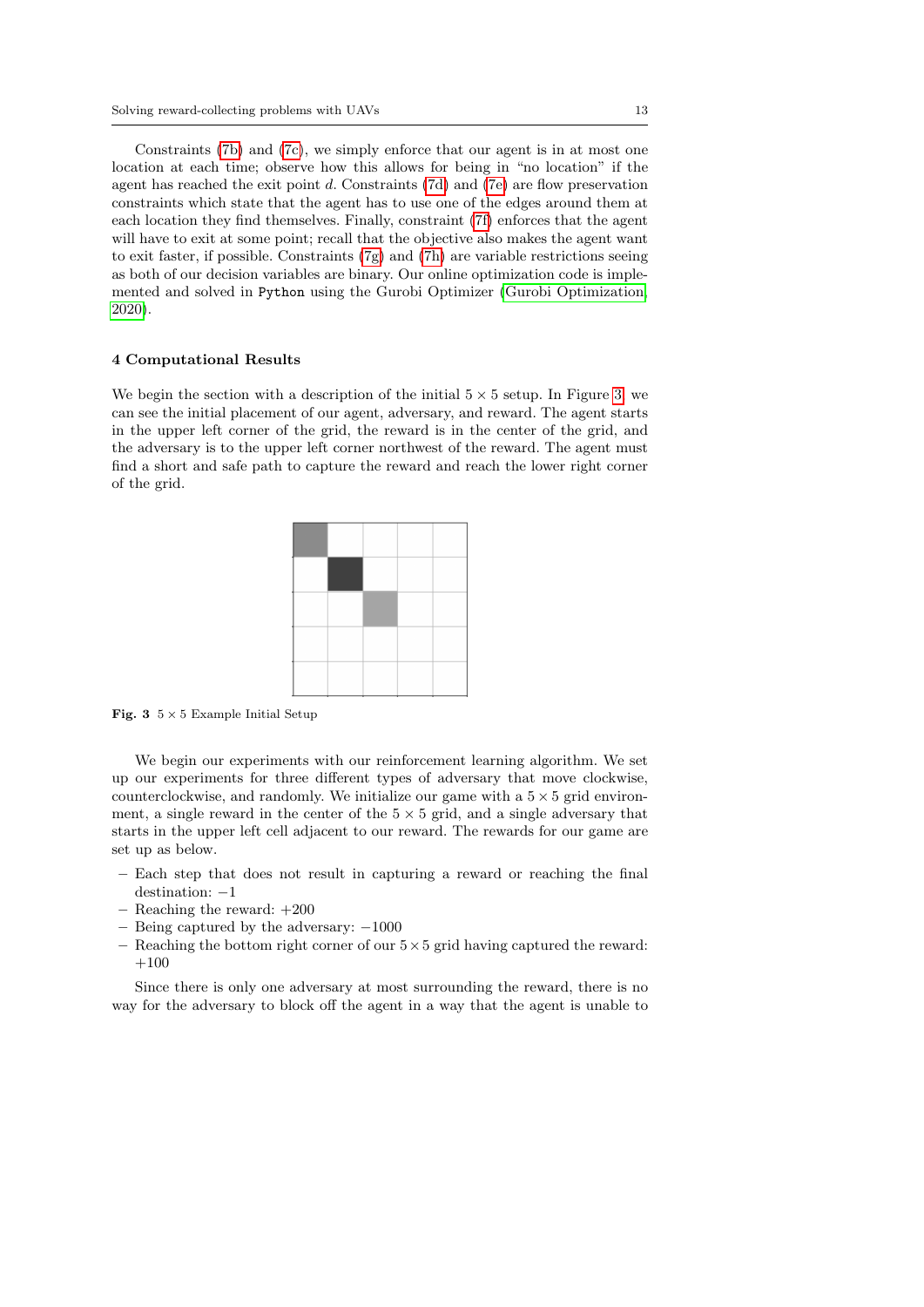complete the game in 8 steps, which is the minimum number of steps needed to reach both the reward and the bottom right corner from the upper left corner. Using the reward system described above, taking 8 steps to complete the game will result in a final reward of 294, which we will consider to be optimal for our  $5 \times 5$  experiments.

Initial experimentation of the  $5 \times 5$  grid model involved using the  $\epsilon$ -greedy tabular Q-Learning method. For each adversary movement type, we ran the model for 1,000 epochs and compared the results of ten different trials. Table [1](#page-13-0) summarizes the findings.

| $5 \times 5$ Environment - $\epsilon$ -Greedy Tabular Method |           |           |          |  |  |
|--------------------------------------------------------------|-----------|-----------|----------|--|--|
| Adversary Movements                                          | Clockwise | Counter-  | Random   |  |  |
|                                                              |           | clockwise |          |  |  |
| $\#$ of Successes                                            |           | 6         | $\Omega$ |  |  |
| Avg. $\#$ of Wins if Successful                              | 387.7     | 434.4     | N/A      |  |  |
| Optimal Successes                                            | 5         | 6         | 0        |  |  |
| Avg. $\#$ of Optimal Wins if Optimal                         | 313.2     | 250.5     | N/A      |  |  |
| Avg. $\#$ of Wins If Not Successful                          | 264.0     | 170.8     | 122.0    |  |  |
| Avg. $\#$ of Optimal Wins If Not Successful                  | 74.0      | 31.8      | 14.0     |  |  |
| Time(secs.) If Successful                                    | 0.97      | 1.02      | N/A      |  |  |
| Time(secs.) If Not Successful                                | 16.58     | 25.20     | 16.07    |  |  |

<span id="page-13-0"></span>**Table 1**  $5 \times 5$  Environment:  $\epsilon$ -Greedy Tabular Q-Learning Results

From Table [1,](#page-13-0) we see that this learning process had some moderate success with training our UAV against the clockwise and counterclockwise moving adversaries. However, the algorithm struggled to discover a successful game winning route when facing an adversary that moves randomly. While facing the clockwise moving adversary, the UAV found a successful route for seven of the ten trials, five of which were an optimal game completing eight-step path. Furthermore, of the five nonoptimal trials, four were only one Q value away from having an optimal policy. When facing the counterclockwise adversary, the UAV was able to successfully find a successful path for six of the ten trials, where all six were also optimal eight-step pathways. Also, of the remaining four non-optimal trials, all of these were only one Q value away from having an optimal policy. In summary, it appears that while facing an adversary that moves in a predictable manner, half of the time the  $\epsilon$ -greedy tabular Q-learning method is able to learn and generate an optimal look up table policy for moving our UAV through this environment and for the other half of the time, the look-up table policy is only one Q value away from finding an optimal path.

Two interesting data points to compare from our findings are the average number of optimal wins if optimal and the average number of optimal wins if not successful. It appears that on average, if the training process involved traversing the optimal path at least 250 times given the 1,000 epochs then there is a good chance our algorithm will produce an optimal look-up table. If this number drops to as low as 75 or fewer, it is likely that the training process will not only struggle to find an optimal policy, it will likely not be able to even discover a feasible policy.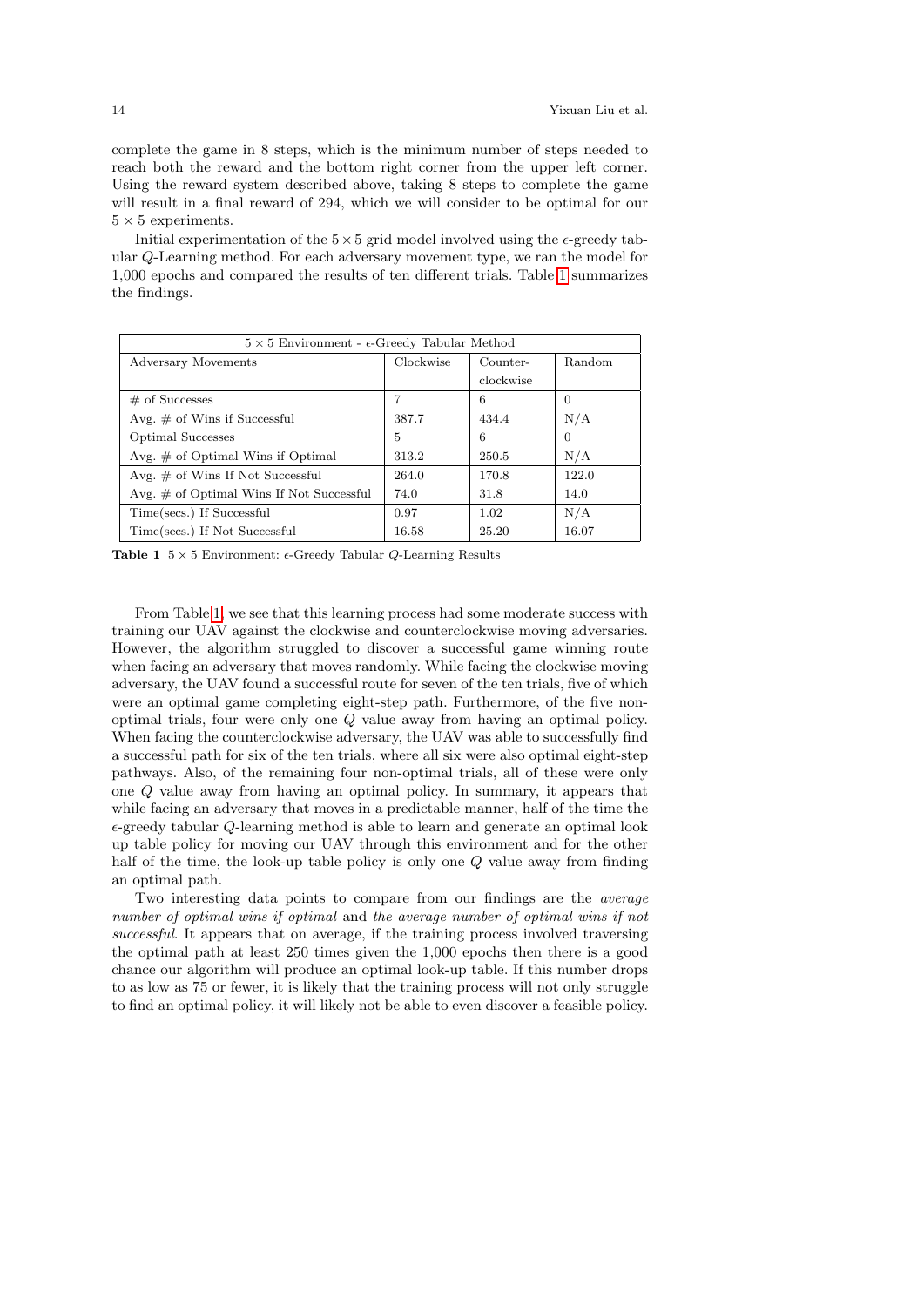Unfortunately, the  $\epsilon$ -greedy Tabular Q-Learning method did not perform well when facing the randomly moving adversary. In this case, the learning process was not able to learn and create either an optimal pathway or a successful feasible pathway through the grid environment. The result is not surprising, given that for each of the 1,000 epoch training trials, an optimal pathway was traversed on average for only 14 times and a non-optimal feasible pathway traversed on average only 122 time. Nonetheless, one positive statistic that emerged from this scenario was that six of the ten generated tabular policies were only one Q value away from having an optimal pathway.

Lastly, it was noted that when the algorithm was successful at generating a game competing feasible tabular policy, it would complete the 1,000 trials in nearly a second. However, when the learning process was unable to generate a safe feasible tabular policy for our UAV, the computation time increased by factors of roughly 16 and 25. In the latter cases, it appeared that the learning process would get stuck with cycling between adjacent squares generating large step counts to avoid the huge penalty of getting captured by the adversary, unaware of the positive trophy and exit points that could be obtained by moving through the pathway of the adversary.

Although there was mixed results from the performance of the  $\epsilon$ -greedy tabular Q-Learning algorithm, the approach does create baseline to now compare the two other methods examined in this research, the Deep Q-Learning algorithm and the online optimization algorithm.

In an effort to make our Deep Q-Learning and online optimization algorithms more comparable, we do not have a training period for our Deep Q-Learning algorithm to train our neural network and then experiment with the trained neural network. We instead have each replication using our Deep Q-Learning algorithm consist of our agent attempting the game for 1000 epochs. If the agent successfully completes the game once, we consider the replication a success and end the replication. If the agent cannot successfully finish the game within 1000 epochs, then we consider the replication to be a failure. We set up our experimentation this way because each of our online optimization replications only allow our agent to attempt the game once. If we allow our reinforcement learning algorithm to have a training period, then we are allowing the agent to potentially win the game multiple times in the training period and thus unfairly comparing the two methods. While it is impossible to make comparisons between the two methods completely fair as they are intrinsically different algorithms and require different input, we attempt to make the two algorithms more comparable by stopping each Deep Q-Learning replication once the agent successfully completes the game once.

Successfully completing a game requires the agent captures the reward, avoids the adversary, and reaches the lower right corner of our environment. If the agent is captured by the adversary at any point, then we consider the replication to be a failure. Each type of adversarial movement scenario is replicated 50 times. The average reward and regret are calculated only from replications that are successful in that the agent is able to capture the reward and reach the lower right corner of the grid without being captured by the adversary.

From Table [2,](#page-15-0) we can see that Deep Q-Learning performs well for the  $5 \times$ 5 grid environment with a single adversary regardless of adversarial movement. The algorithm is able to successfully complete all 50 replications for each type of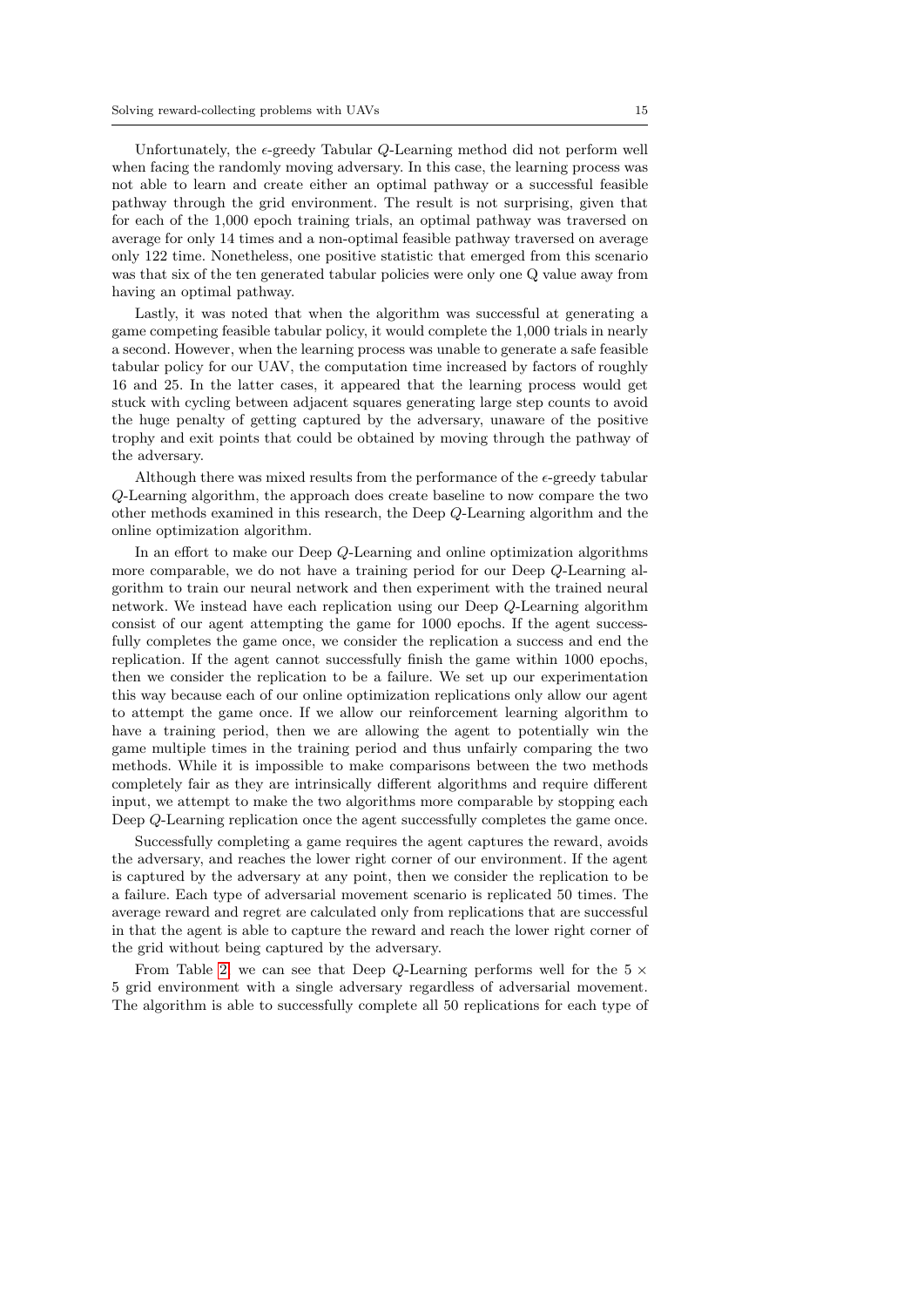| $5 \times 5$ Environment - Deep Q-Learning Results            |        |        |        |  |  |
|---------------------------------------------------------------|--------|--------|--------|--|--|
| Counterclockwise<br>Clockwise<br>Adversary Movement<br>Random |        |        |        |  |  |
| $\#$ of Successes                                             | 50     | 50     | 50     |  |  |
| Average Reward                                                | 292.6  | 292.56 | 292.6  |  |  |
| Average Regret                                                | 1.40   | 1.44   | 1.40   |  |  |
| Time(secs)                                                    | 173.74 | 198.60 | 312.74 |  |  |

<span id="page-15-0"></span>Table 2  $5 \times 5$  Environment: Deep-Q Learning Results

adversary movement. One thing to note is that it does seem to take longer for the algorithm to complete 50 replications when the adversary moves randomly.

Now we will attempt to beat the game using online optimization. For our online optimization method, the game is simply a traditional optimization problem when the adversary moves clockwise or counterclockwise. As long as our agent can observe our adversary for 8 time steps before staring to move, it is able to know exactly how the adversary will move as it takes 8 steps for the adversary to complete its route and return to its starting position. The online optimization results for the clockwise and counterclockwise moving adversary are displayed in Table [3.](#page-15-1)

| $5 \times 5$ Environment - Online Optimization Results |       |       |  |  |
|--------------------------------------------------------|-------|-------|--|--|
| Clockwise<br>Adversary Movement<br>Counterclockwise    |       |       |  |  |
| $\#$ of Successes                                      | 50    | 50    |  |  |
| Average Reward                                         | 294   | 294   |  |  |
| Average Regret                                         |       |       |  |  |
| Time(secs)                                             | 48.89 | 47.32 |  |  |

<span id="page-15-1"></span>**Table 3**  $5 \times 5$  Environment: Online Optimization Results

From the results in Table [3,](#page-15-1) we can see that the online optimization framework works perfectly and efficiently when the adversary moves deterministically. When the adversary moves randomly, we are unable to succeed one hundred percent of the time with as little as 8 time step observations. We need to increase the number of observations before allowing our agent to begin the game in order to ensure success. The results in Table [4](#page-15-2) show the online optimization results after collecting 10, 25, 50, and 75 observations on a randomly moving adversary.

| $5 \times 5$ Environment - Online Optimization Results |        |        |        |        |  |  |
|--------------------------------------------------------|--------|--------|--------|--------|--|--|
| Adversary Movement                                     | Random | Random | Random | Random |  |  |
| $\#$ of Observations                                   | 10     | 25     | 50     | 75     |  |  |
| $#$ of Successes                                       | 18     | 27     | 36     | 50     |  |  |
| Average Reward                                         | 294    | 293.04 | 290.61 | 278.88 |  |  |
| Average Regret                                         |        | .96    | 3.39   | 15.12  |  |  |
| Time(secs)                                             | 29.27  | 39.71  | 69.74  | 69.69  |  |  |

<span id="page-15-2"></span>Table 4  $5 \times 5$  Environment: Online Optimization Results

We can see from Table [4](#page-15-2) that we do not successfully complete all 50 runs with online optimization until we are able to observe the adversary for 75 time steps. Another thing to note is that while success rate is low with fewer observations,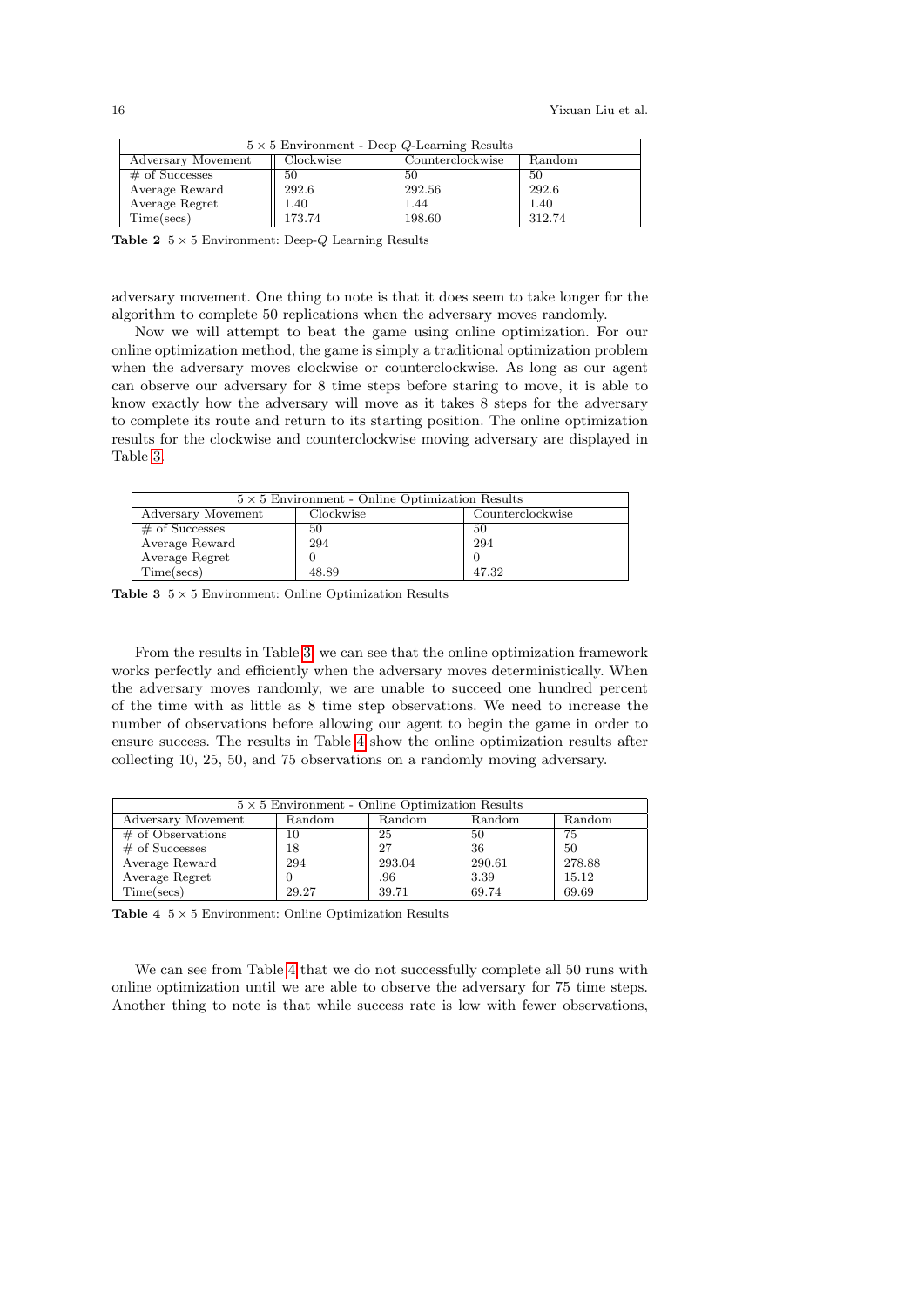there appears to be higher reward. This is due to the fact that when the agent does not have accurate knowledge of how the adversary will move, it speeds through the grid using the shortest path and often gets captured. When the agent is able to avoid the adversary by chance, it is able to complete the game using the shortest path and achieve a high reward. As the agent has more accurate knowledge of how the adversary will move, it will take more steps in order to avoid the adversary and therefore take a longer path to complete the game, resulting in a lower reward. A line chart plotting the number of observations against the probability of success is shown in Figure [4.](#page-16-0)



<span id="page-16-0"></span>Fig.  $4 \frac{5}{3} \times 5$  Online Optimization Randomly Moving Adversary Results

Now, let us expand our experiment by increasing the grid size to  $9 \times 9$  and allowing there to be 2 rewards and 2 adversaries. We will place the adversaries far from each other and start the adversaries again in the upper left cell adjacent to each reward. With a bigger environment and two rewards, the optimal reward now is 475. Figure [5](#page-17-0) shows the set up of the game.

We revisit our  $\varepsilon$ -greedy tabular  $Q$ -Learning model and examine how it performs against the new  $9\times9$  grid environment with two adversaries. Given the larger statespace, we increased the number of epochs dedicated to training our UAV from 1,000 to 2,500. The additional epochs were necessary to ensure that the UAV would visit a significant portion of the available environment in order to avoid generating a sparse Q-Learning look-up table. As we did on the 5 grid environment, we ran the 2,500 epoch simulation ten times for each of the three adversary movement patterns: clockwise, counter-clockwise, and random.

As compared to the results of the  $5 \times 5$  environment, the  $\varepsilon$ -greedy tabular method struggled to find an effective feasible policy for the complete  $9 \times 9$  grid environment. In all of our scenarios the UAV was unable to learn a feasible policy that could locate both rewards and exit the environment while also avoiding both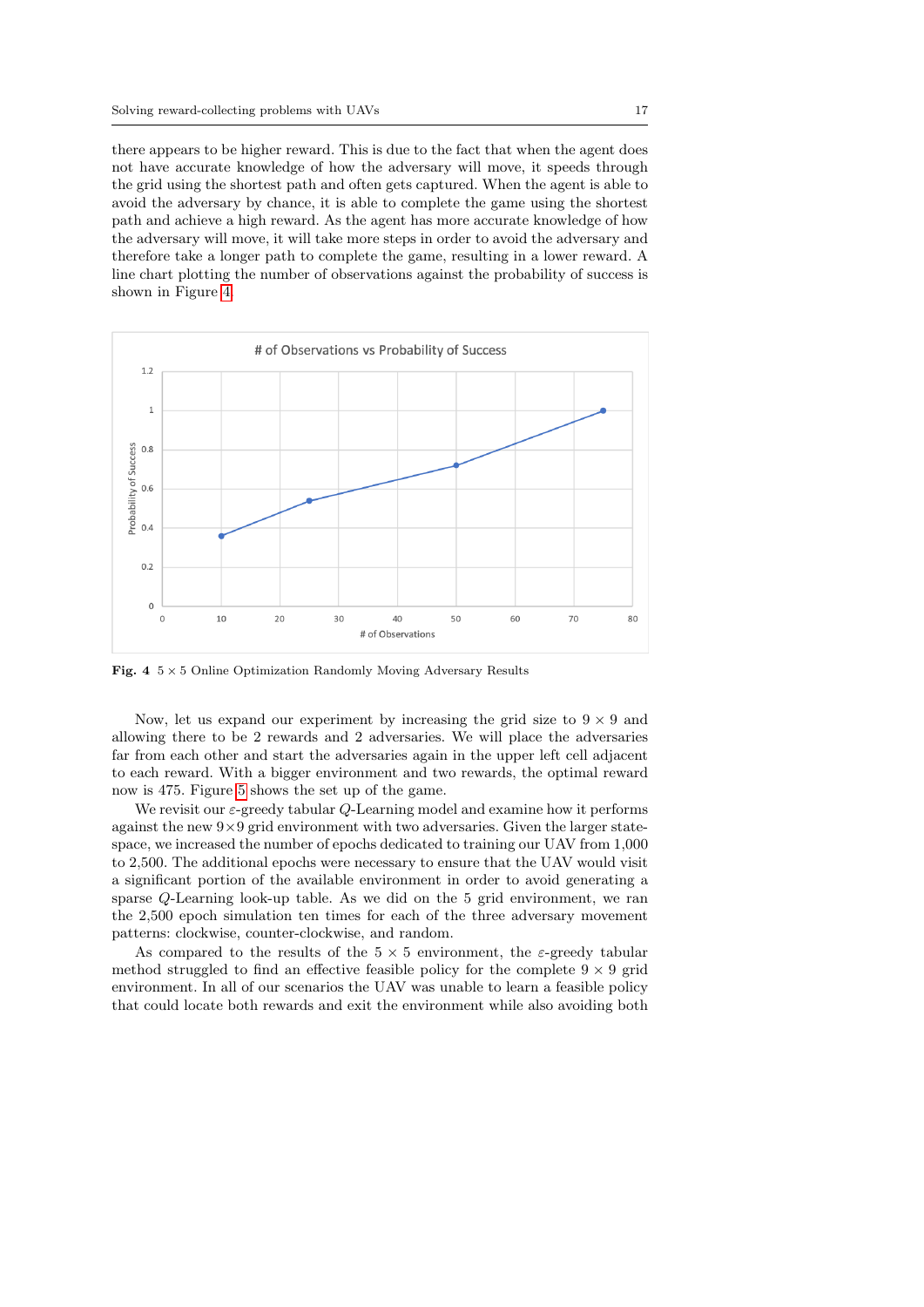

**Fig. 5**  $9 \times 9$  Example Initial Setup

<span id="page-17-0"></span>adversaries. At best, the agent was able to learn an effective policy for capturing only one of the rewards, either the top-right or bottom-left reward. Unfortunately, once the initial award was captured the agent was unable to learn a policy for traversing to the opposite side of the grid and capturing the second award. These results are not entirely surprising and are consistent with the theory that the  $\varepsilon$ -greedy tabular Q-learning will breakdown quickly when applied to larger statespace environments due to the curse of dimensionality that was discussed earlier.

We were able to gain moderate improvements in our Q-learning look-up table results by doubling the number of dedicated training epochs from 2,500 to 5,000. However, even with the increase in the number of training epochs, the UAV was still unable to generate a feasible policy for successfully completing the entire grid environment exercise. Furthermore, although there was noticeable improvement to the UAVs ability to find the initial award, this marginal improvement was gained at a consider cost to the time required to run all 5,000 epochs. A summary of the  $\varepsilon$ -greedy tabular Q-Learning model results for the  $9 \times 9$  grid environment are shown in Table [5.](#page-17-1)

| $9 \times 9$ Environment - $\epsilon$ -Greedy Tabular Method |                |                |          |  |  |
|--------------------------------------------------------------|----------------|----------------|----------|--|--|
| Adversary Movements                                          | Clockwise      | Counter-       | Random   |  |  |
|                                                              |                | clockwise      |          |  |  |
| Total number of training epochs: 2,500                       |                |                |          |  |  |
| Number of successful single award policies                   | 1              | 2              | 0        |  |  |
| One Q-value away from a successful single<br>award policy    | 5              | 6              | 5        |  |  |
| Avg. time(secs.)                                             | 45.86          | 47.32          | 44.31    |  |  |
| Total number of training epochs: 5,000                       |                |                |          |  |  |
| Number of successful single award policies                   |                | 6              | 3        |  |  |
| One $Q$ -Value away from a successful single<br>award policy | $\overline{2}$ | $\overline{2}$ |          |  |  |
| $Avg.$ time(secs.)                                           | 7,537.23       | 7,333.12       | 6,673.18 |  |  |

<span id="page-17-1"></span>**Table 5**  $9 \times 9$  Environment:  $\epsilon$ -Greedy Tabular *Q*-Learning Results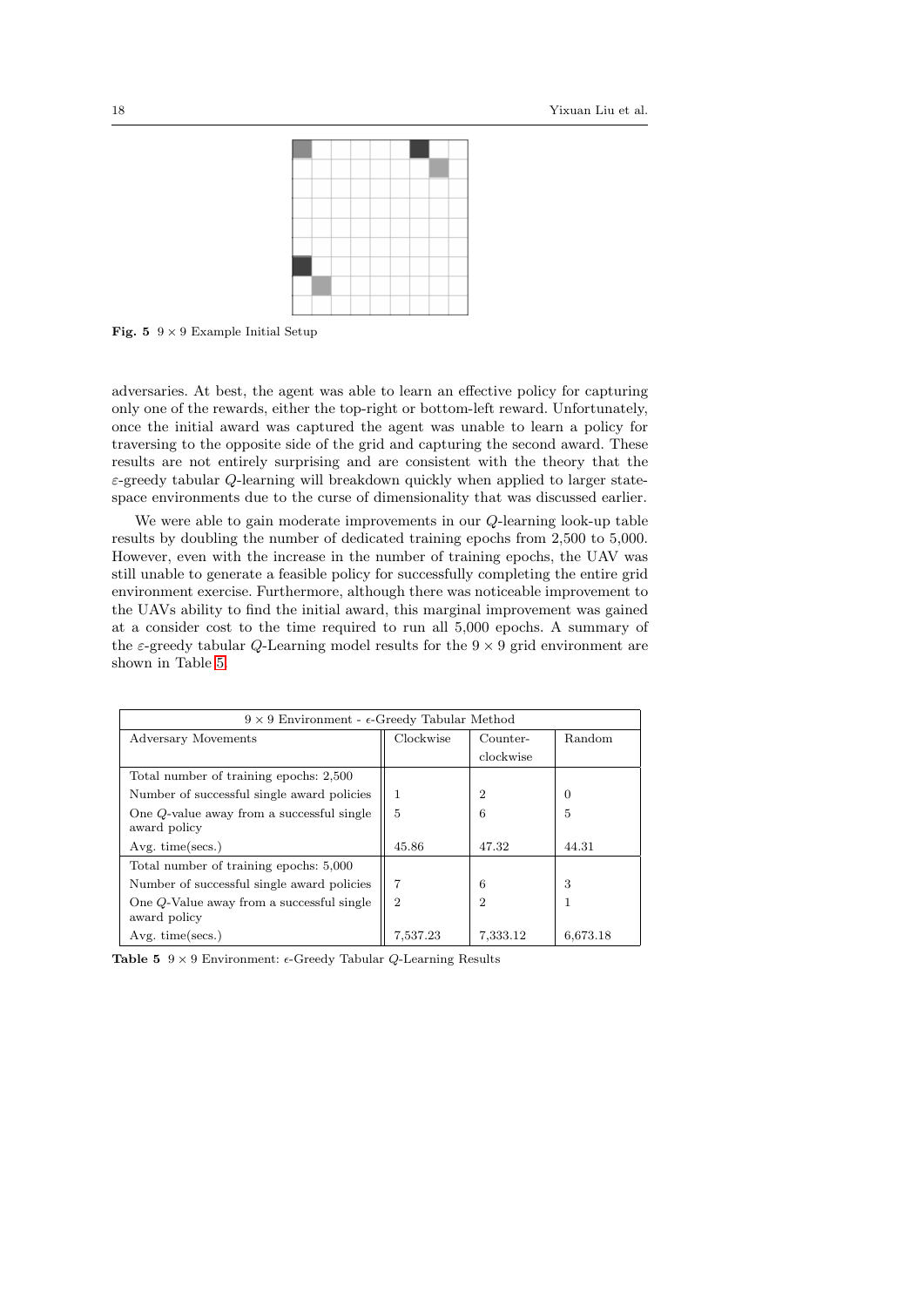We now examine the results of our  $9 \times 9$  grid environment using Deep  $Q$ -Learning. Again, we received much different results when the environment size is increased.

| $9 \times 9$ Environment - Deep Q-Learning Results            |        |       |      |  |  |  |  |
|---------------------------------------------------------------|--------|-------|------|--|--|--|--|
| Clockwise<br>Counterclockwise<br>Adversary Movement<br>Random |        |       |      |  |  |  |  |
| $\#$ of Successes                                             |        |       |      |  |  |  |  |
| Average Reward                                                | 322.43 | 342.5 |      |  |  |  |  |
| Average Regret                                                | 152.57 | 132.5 | 475  |  |  |  |  |
| Time (days)                                                   | 8.75   |       | 1.69 |  |  |  |  |

<span id="page-18-0"></span>Table 6  $9 \times 9$  Environment: Deep- $Q$  Learning Results

From Table [6,](#page-18-0) we can see that the algorithm took much longer time to run and achieve minimal success. This is due to the fact that our agent has no idea where the rewards are located. Once our agent has reached one reward and received a positive response, it has little incentive to go experiment crossing the entire grid in order to reach another reward that may not be there. The only reason that the Deep Q-Learning algorithm has any success is due to the exploration nature of the algorithm. Even with a 1000 epochs, or 1000 tries, for each of the 50 times we ran our Deep Q-Learning algorithm, our agent was still unable to successfully complete the game a single time when the adversary moved randomly.

When we tried completing the  $9 \times 9$  game environment using online optimization, we saw similar results to the  $5 \times 5$  game environment, but with much longer computational time. For the clockwise and counterclockwise moving adversaries, 8 time step observations was once again enough to ensure success as we can see in Table [7.](#page-18-1)

| $9 \times 9$ Environment - Online Optimization Results |         |         |  |  |  |
|--------------------------------------------------------|---------|---------|--|--|--|
| Counterclockwise<br>Adversary Movement<br>Clockwise    |         |         |  |  |  |
| $#$ of Successes                                       | 50      | 50      |  |  |  |
| Average Reward                                         | 475     | 475     |  |  |  |
| Average Regret                                         |         |         |  |  |  |
| Time(secs)                                             | 1472.28 | 2250.28 |  |  |  |

<span id="page-18-1"></span>Table  $7 \t9 \times 9$  Environment: Online Optimization Results

We can see that with 8 time step observations, online optimization is able to achieve the optimal reward and always succeed when the adversary moves deterministically. When the adversary moves randomly, we see similar results to the  $5 \times 5$  case, in that success is not ensured until about after collecting observations for 75 time steps.

From Table [8,](#page-19-0) we see very similar trends between the  $9 \times 9$  and the  $5 \times 5$  case in that with fewer time step observations, while the probability of success increases with more time step observations, the average reward of successful runs go down. A line chart plotting the number of observations against the probability of success is shown in Figure [6.](#page-19-1)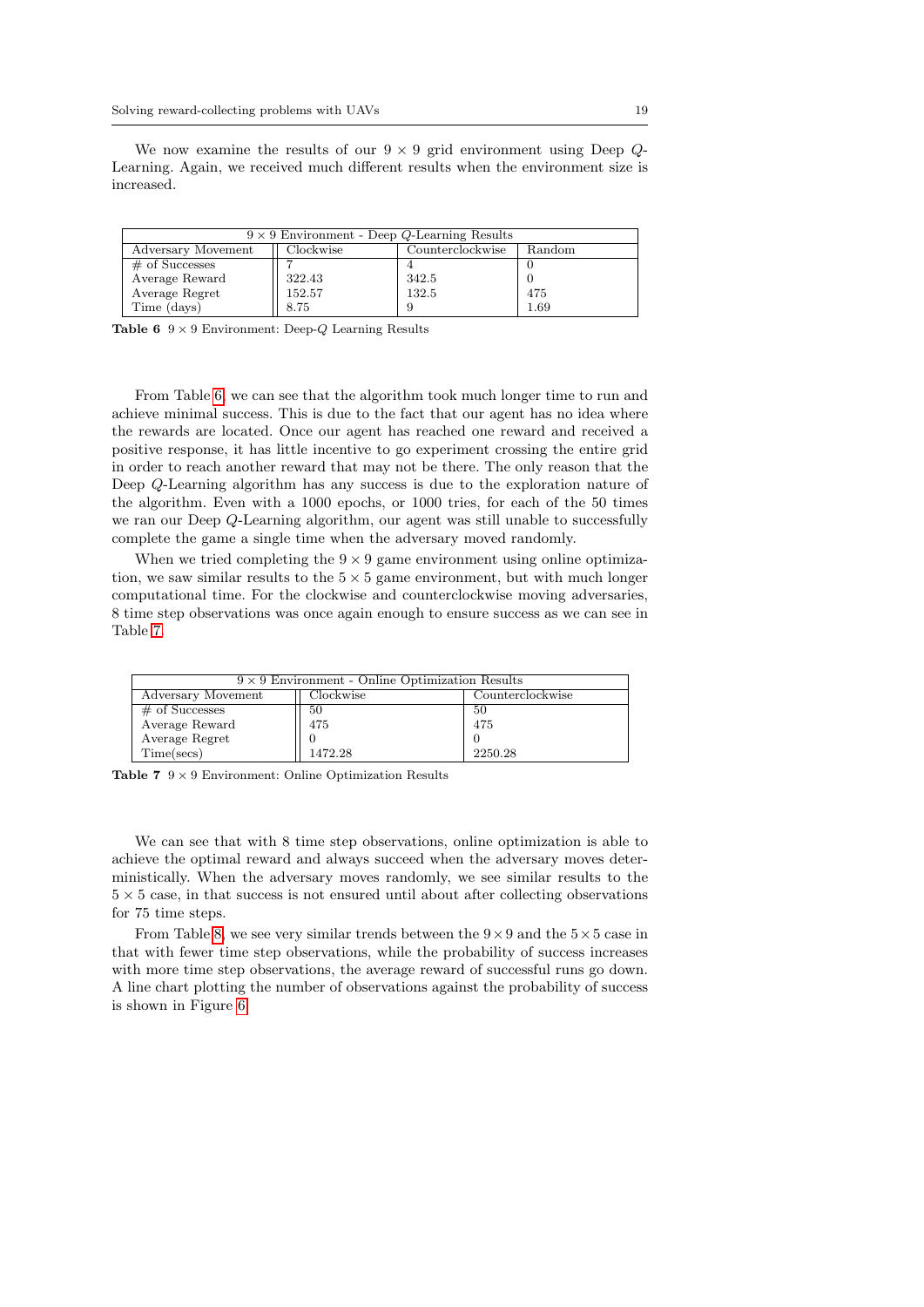| $9 \times 9$ Environment - Online Optimization Results |                          |        |        |        |  |  |
|--------------------------------------------------------|--------------------------|--------|--------|--------|--|--|
| Adversary Movement                                     | Random                   | Random | Random | Random |  |  |
| $\#$ of Observations                                   | $\mathbf{I}(\mathbf{I})$ | 25     | 50     | 75     |  |  |
| $\#$ of Successes                                      |                          | 17     | 24     | 50     |  |  |
| Average Reward                                         | 475                      | 472.88 | 465.5  | 453.4  |  |  |
| Average Regret                                         |                          | 2.12   | 9.5    | 21.6   |  |  |
| Time(hours)                                            | 0.26                     | 0.33   | 5.79   | 8.75   |  |  |

<span id="page-19-0"></span>Table 8  $9 \times 9$  Environment: Online Optimization Results



<span id="page-19-1"></span>Fig. 6  $9 \times 9$  Online Optimization Randomly Moving Adversary Results

# 5 Conclusion

In this paper, we were able to learn a great deal on how the three algorithms perform when faced with our specific problem setup. In the  $5 \times 5$  environment with only a single adversary, we saw that the  $\epsilon$ -Greedy Tabular method worked reasonable well for the clockwise and counterclockwise adversary. Also, although the algorithm did not perform as well when faced with a stochastic moving adversary, a closer look at the results showed that if the algorithm could adjust its learning for one critical Q value its success rate would be on par with the counterclockwise scenario. Regardless, for the  $5 \times 5$  environment, the tabular method is extremely fast, only taking roughly a second to complete 500 epochs and learn 200 Q-values. However, for the much larger  $9 \times 9$  environment, we look to alternative methods such as Deep-Q learning and online optimization.

In the  $5 \times 5$  Grid environment, the Deep-Q Learning and online optimization algorithms performed relatively well with quick computational times and low regret. However, once we increased the game environment and placed two sets of rewards and adversaries far from each other, Deep Q-Learning performed much worse than online optimization. This is due to the exploratory nature of our Deep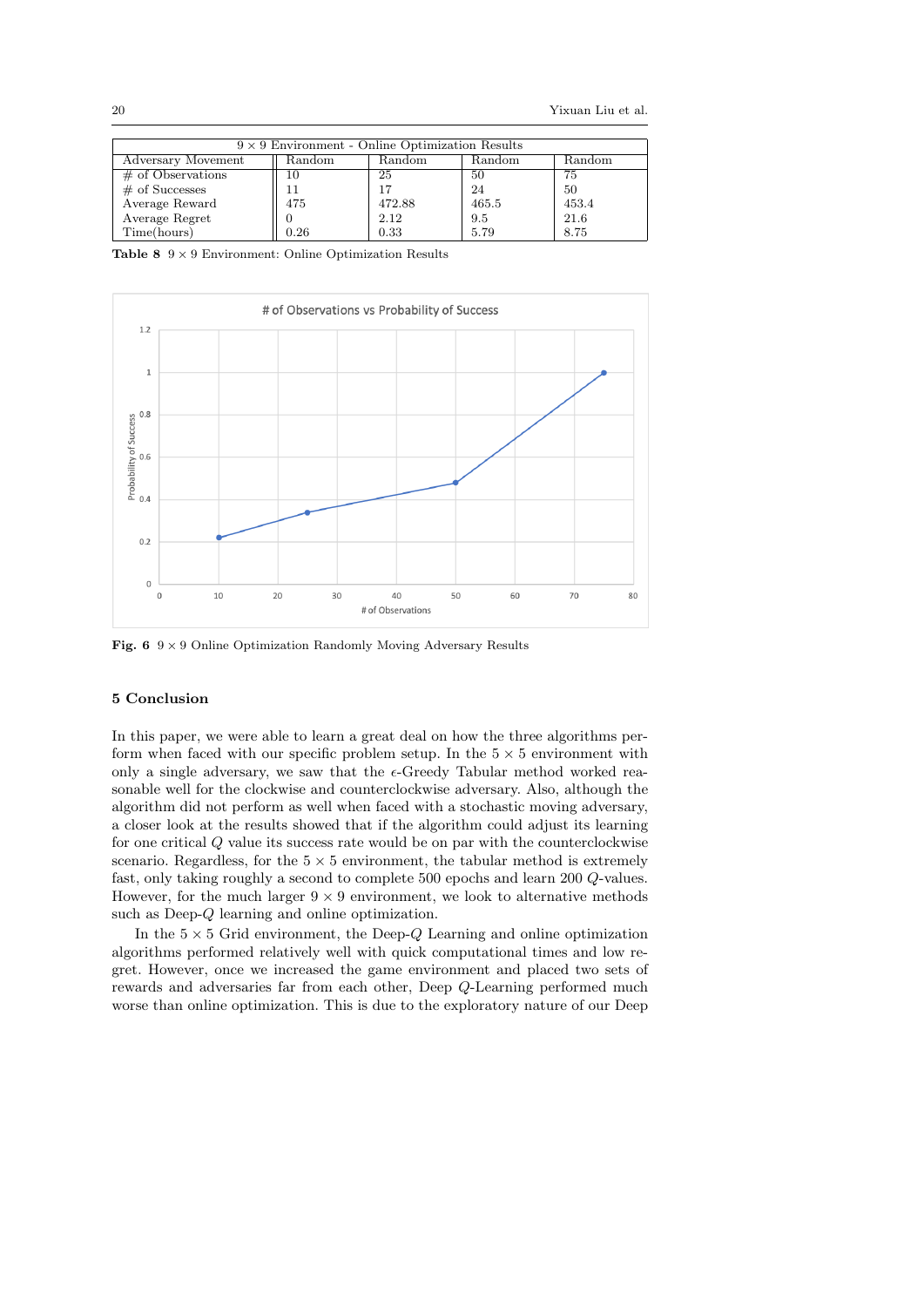Q-Learning algorithm as it has zero knowledge of the environment and learn everything through trial and error. Our online optimization algorithm may not know initially how the adversary moves, but it is given the chance to observe the adversary for a certain number of time steps and has complete knowledge of the reward and adversary locations. While it is unfair to compare the two algorithms based on our results because they begin with different amounts of knowledge of their operating environment, we were still able to gain a lot of insight into the two algorithms in regards to a game grid environment.

When we increase the size of the game environment and the number of rewards, it appears that the Deep Q-Learning algorithm has trouble locating all of the rewards and completing the game as there is a penalty for each additional step it must take. Once it has found one reward, it has little motivation to keep exploring further and further in hopes of finding an additional reward. Online optimization works well in our experiments, but the computational time increases significantly when we increase our game environment as the algorithm has much more computations. It is interesting to note that in both our smaller and bigger experiment grids, it took 75 time steps before our algorithm was able to successfully predict the movement of the adversaries and complete the game every time when the adversary moves randomly.

The experiments we ran were initial experiments, and there are much more additional experiments worth exploring. Some future work may involve adjusting the parameters of our Deep Q-Learning algorithm and online optimization algorithms to increase efficiency and effectiveness, incorporating parallel processing into our codes to decrease computational time, and doing more experiments with different game environments, rewards, and adversaries to learn more about the two algorithms.

In general, finding a Nash equilibrium is PPAD-complete for two players' game [\(Chen and Deng, 2006\)](#page-22-18). Therefore, it is intractable even for linear online optimization problem. [Daskalakis and Papadimitriou](#page-22-19) [\(2009\)](#page-22-19) showed that for the zero-sum game on a network, a Nash equilibrium can be found efficiently with linear-programming. However, in our game, the agent's actions and the adversary's actions are not symmetric. Therefore, it is an open question whether there exists a Nash equilibrium and, if there exists a Nash equilibrium, whether it is efficient to find one or not.

# <span id="page-20-0"></span>6 Experimental Reproducibility

All codes used for computations and experimentation are posted online at [https:](https://github.com/benliu31492/Solving-reward-collecting-problems-with-UAVS-a-comparison-of-online-optimization-and-Q-Learning) [//github.com/benliu31492/Solving-reward-collecting-problems-with-UAVS](https://github.com/benliu31492/Solving-reward-collecting-problems-with-UAVS-a-comparison-of-online-optimization-and-Q-Learning)[a-comparison-of-online-optimization-and-Q-Learning](https://github.com/benliu31492/Solving-reward-collecting-problems-with-UAVS-a-comparison-of-online-optimization-and-Q-Learning) with all necessary documentation and prerequisites to run. This GitHub repository contains the codes for all three approaches presented in our manuscript "Solving reward-collecting problems with UAVs: a comparison of online optimization and Q-learning". Specifically, there are three sets of codes for the three methods described in the paper:

- 1. Deep Q-Learning,
- 2. Online Optimization, and
- 3.  $\epsilon$ -greedy tabular Q-Learning.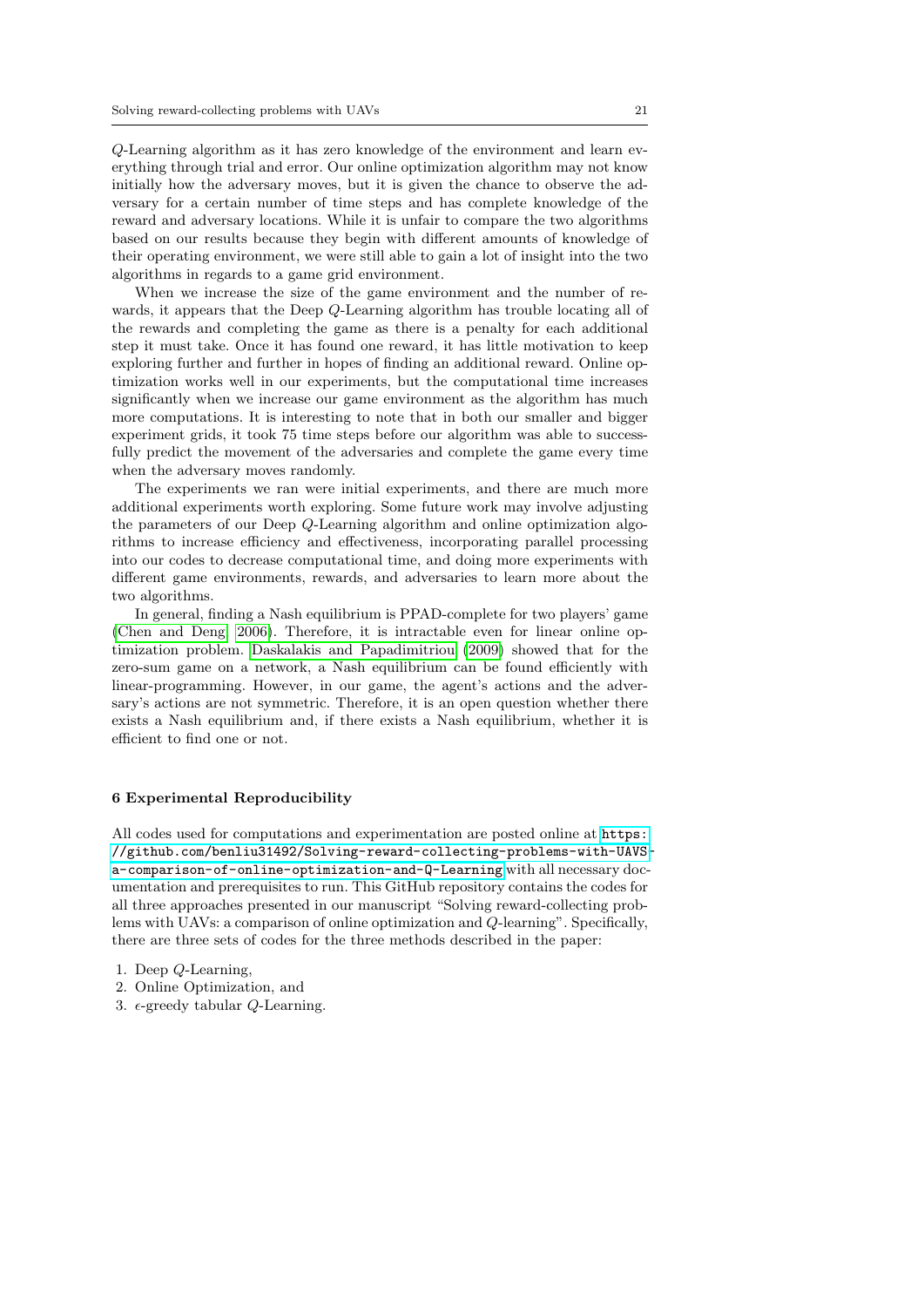For each method, we post codes that explore either a  $5 \times 5$  grid environment with one adversary or a  $9 \times 9$  grid environment two adversaries. To successfully compile and run, the interested reader would need Tensorflow 2.5.0, Keras 2.4.3, OpenAI Gym 0.18.3, and the Gurobi Python packages. Please refer to this Github page to perform any further computations.

Acknowledgements The authors would like to thank CAPT (Ret) Jeff Kline at Naval Postgraduate School and Dr. Timothy Bentley at the Office of Naval Research for sharing information on the problem of Autonomous Casualty Evacuation.

## Declarations

Ethical Approval: This paper does not contain any studies with human participants or animals performed by any of the authors. Consent to Participate: Not applicable.

Consent to Publish: Not applicable.

Authors Contributions:

- 1. Yixuan Liu: Implemented the Deep Q-Learning and online optimization framework and conducted all computational experiments.
- 2. Chrysafis Vogiatzis: Modeled the online optimization framework and supervised Y.L. for implementation and computational experiments.
- 3. Ruriko Yoshida: Designed the game and coordinated the research.
- 4. Erich Morman: Modeled and implemented the  $\varepsilon$ -greedy tabular Q-Learning. Additionally conducted computational experiments using  $\epsilon$ -Q learning.

All authors discussed the results and contributed to the final manuscript. Funding: R.Y. is partially supported by NSF DMS 1916037 and Consortium for Robotics and Unmanned Systems Education and Research (CRUSER).

Competing Interests: The authors declare that they have no conflict of interest. Availability of data and materials: All data and materials are available upon request. The codes are also available on GitHub (see Section [6\)](#page-20-0).

## References

- <span id="page-21-1"></span>Abadi M, Agarwal A, Barham P, Brevdo E, Chen Z, Citro C, Corrado GS, Davis A, Dean J, Devin M, Ghemawat S, Goodfellow I, Harp A, Irving G, Isard M, Jia Y, Jozefowicz R, Kaiser L, Kudlur M, Levenberg J, Mané D, Monga R, Moore S, Murray D, Olah C, Schuster M, Shlens J, Steiner B, Sutskever I, Talwar K, Tucker P, Vanhoucke V, Vasudevan V, Viégas F, Vinyals O, Warden P, Wattenberg M, Wicke M, Yu Y, Zheng X (2015) TensorFlow: Large-scale machine learning on heterogeneous systems
- <span id="page-21-2"></span>Belmega V, Mertikopoulos P, Negrel R, Sanguinetti L (2018) Online convex optimization and no-regret learning: Algorithms, guarantees and applications. arXiv preprint arXiv:1804.04529
- <span id="page-21-0"></span>Board NS, Council NR, et al. (2005) Autonomous vehicles in support of naval operations. National Academies Press, Washington, DC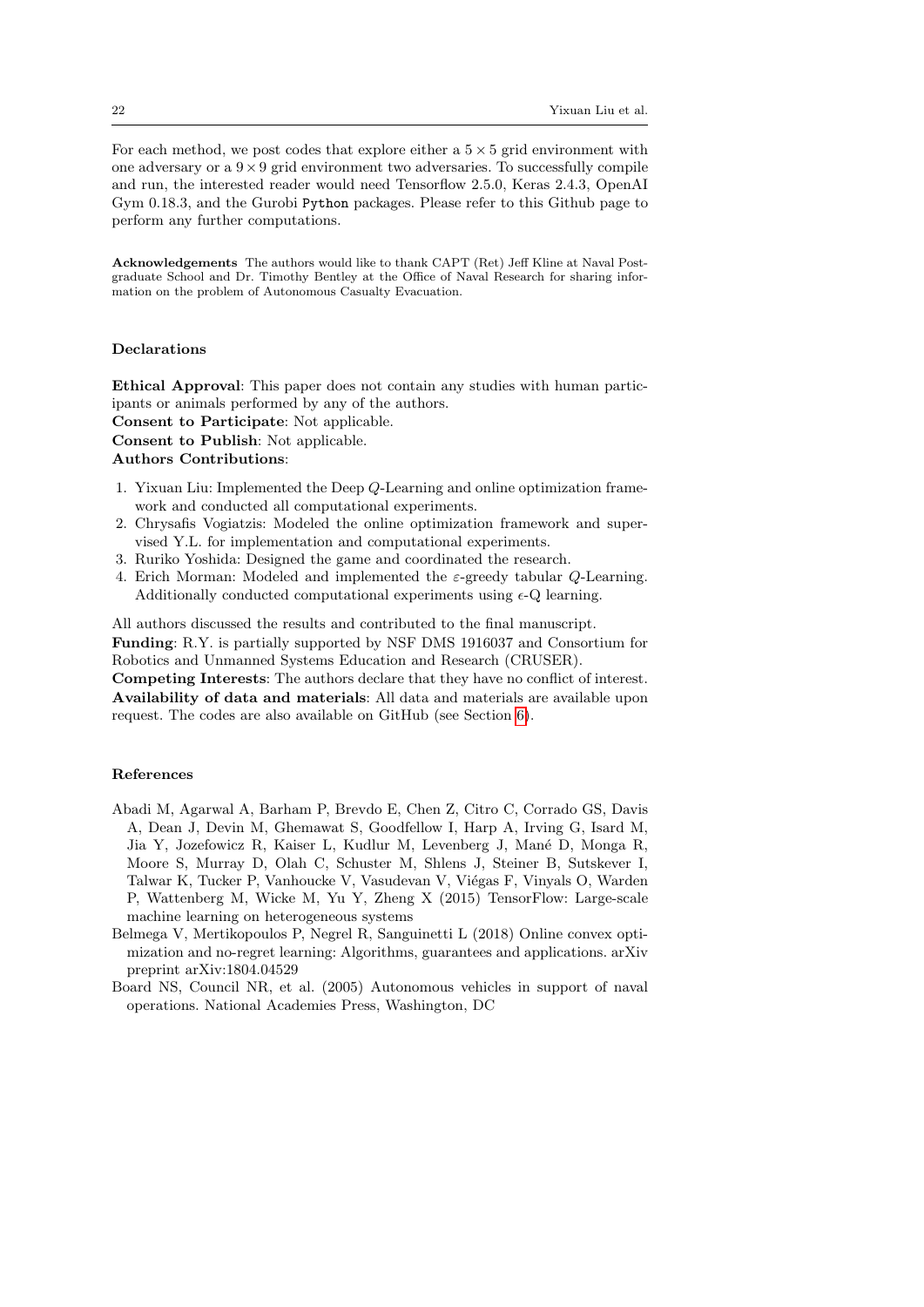- <span id="page-22-11"></span>Bubeck S (2011) Introduction to online optimization. Lecture, Introduction to Veterinary Studies, May 2, Department of Dragon Husbandry, Charlatan State University, Monogahela, WV
- <span id="page-22-5"></span>Burkov A (2019) The hundred-page machine learning book, vol 1. Andriy Burkov, Quebec City, Canada
- <span id="page-22-9"></span>Carta S, Ferreira A, Podda AS, Recupero DR, Sanna A (2020) Multi-dqn: An ensemble of deep q-learning agents for stock market forecasting. Expert Systems with Applications 164:113,820
- <span id="page-22-18"></span>Chen X, Deng X (2006) Settling the complexity of two-player nash equilibrium. In: 2006 47th Annual IEEE Symposium on Foundations of Computer Science (FOCS'06), pp 261–272, DOI 10.1109/FOCS.2006.69
- <span id="page-22-3"></span>Chollet F, et al. (2015) Keras. <https://keras.io>
- <span id="page-22-14"></span>Darken C, Chang J, Moody J, et al. (1992) Learning rate schedules for faster stochastic gradient search. In: Neural networks for signal processing, Citeseer, vol 2
- <span id="page-22-19"></span>Daskalakis C, Papadimitriou CH (2009) On a network generalization of the minmax theorem. In: Albers S, Marchetti-Spaccamela A, Matias Y, Nikoletseas S, Thomas W (eds) Automata, Languages and Programming, Springer Berlin Heidelberg, Berlin, Heidelberg, pp 423–434
- <span id="page-22-4"></span>Defense Systems Information Analysis Center (2020) Autonomous Unmanned Vehicles for Casualty Evacuation Support. [https://www.dsiac.org/services/](https://www.dsiac.org/services/technical-inquiries/notable-ti/autonomous-unmanned-vehicles-for-casualty-evacuation-support/) [technical-inquiries/notable-ti/autonomous-unmanned-vehicles-for](https://www.dsiac.org/services/technical-inquiries/notable-ti/autonomous-unmanned-vehicles-for-casualty-evacuation-support/)[casualty-evacuation-support/](https://www.dsiac.org/services/technical-inquiries/notable-ti/autonomous-unmanned-vehicles-for-casualty-evacuation-support/)
- <span id="page-22-2"></span>Faust A, Palunko I, Cruz P, Fierro R, Tapia L (2017) Automated aerial suspended cargo delivery through reinforcement learning. Artificial Intelligence 247:381– 398
- <span id="page-22-15"></span>Gosavi A (2003) Simulation-Based Optimization: Parametric Optimization Techniques and Reinforcement Learning. Kluwer Academic Publishers, Boston, MA
- <span id="page-22-6"></span>Gosavi A (2009) Reinforcement learning: A tutorial survey and recent advances. INFORMS Journal on Computing 21(2):178–192
- <span id="page-22-17"></span>Gurobi Optimization (2020) Gurobi optimizer reference manual
- <span id="page-22-12"></span>He T, Goeckel D, Raghavendra R, Towsley D (2013) Endhost-based shortest path routing in dynamic networks: An online learning approach. In: 2013 Proceedings IEEE INFOCOM, IEEE, pp 2202–2210
- <span id="page-22-0"></span>Hoehn JR, Sayler KM (2020) Department of defense counter-unmanned aircraft systems
- <span id="page-22-1"></span>Ingrand F, Ghallab M (2017) Deliberation for autonomous robots: A survey. Artificial Intelligence 247:10–44
- <span id="page-22-13"></span>Li B, Hoi SC (2014) Online portfolio selection: A survey. ACM Computing Surveys (CSUR) 46(3):1–36
- <span id="page-22-16"></span>Maas AL, Hannun AY, Ng AY (2013) Rectifier nonlinearities improve neural network acoustic models. In: in ICML Workshop on Deep Learning for Audio, Speech and Language Processing
- <span id="page-22-8"></span>Mnih V, Kavukcuoglu K, Silver D, Graves A, Antonoglou I, Wierstra D, Riedmiller A (2013) Playing atari with deep reinforcement learning. CoRR abs/1312.5602
- <span id="page-22-7"></span>Powell WB (2011) Approximate Dynamic Programming: Solving the Curses of Dimensionality. John Wiley & Sons, Inc., Hoboken, NJ
- <span id="page-22-10"></span>Qiao J, Wang G, Li W, Chen M (2018) An adaptive deep q-learning strategy for handwritten digit recognition. Neural Networks 107:61–71